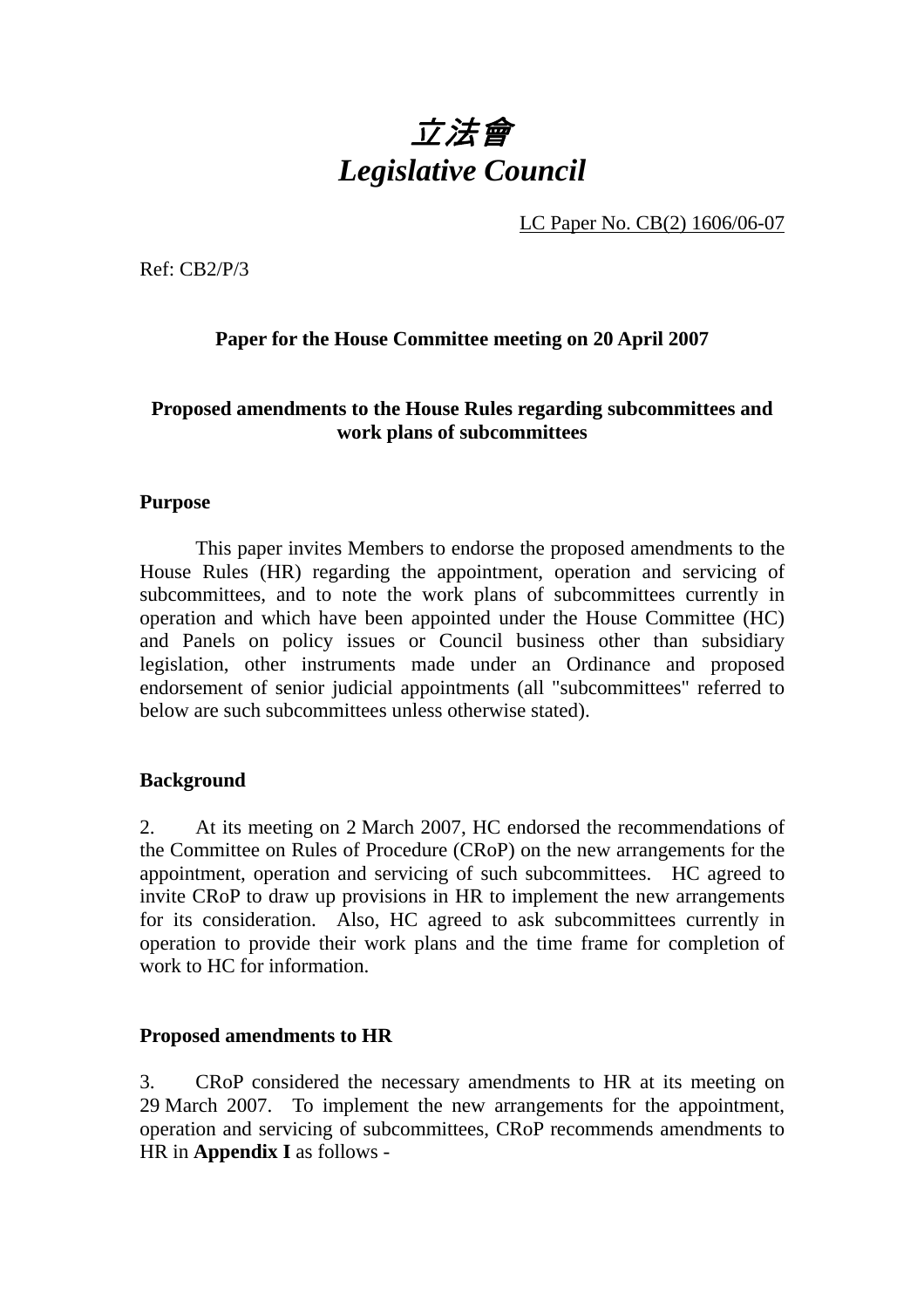- (a) Rule  $20(i)$  sets out the two categories of subcommittees that may be appointed by HC. The first category as set out in (i) is on subsidiary legislation, other instruments made under an Ordinance, any draft of subsidiary legislation or such other instruments, and proposed endorsement of appointment or removal of senior judges. The second category as set out in (ii) is on issues of public concern which fall outside the purview of Panels, or any other matter relating to the business of the Council;
- (b) new rule  $20(k)$  is added to provide, in relation to subcommittees that fall within the second category of subcommittees as described in rule  $20(i)(ii)$ , that the terms of reference of subcommittees should be issue-specific or project-specific; the relevant information which should be provided in proposing the appointment of such subcommittees; that a subcommittee should make a report to HC as soon as it has completed its work; and that the activation of such subcommittees is determined by HC in accordance with the mechanism set out in rule 26;
- (c) new rule 22(u) is added to apply the same requirements as proposed in new rule 20(k) to subcommittees appointed by Panels;
- (d) rule 25(a) is amended to provide that minutes of meetings of a subcommittee and a Bills Committee are usually in a condensed form as they will provide a report to HC or the relevant Panel(s) which appoint them; and
- (e) rule 26 is amended to set out the activation mechanism that applies to the second category of subcommittees appointed by HC as set out in proposed new rule  $20(i)(ii)$  and subcommittees appointed by Panel(s) as set out in rule  $22(s)$  and (t), and the general requirement that these subcommittees should complete their work within 12 months of their commencement. The details are as follows -
	- (i) proposed rule  $26(a)$  provides that the total number of these subcommittees that may be in operation at any one time is eight;
	- (ii) proposed rule 26(b) provides that where the number of such subcommittees reaches eight, a queuing system will be activated with a waiting list formed. It further provides that where the number of Bills Committees in operation is less than the maximum number set out in rule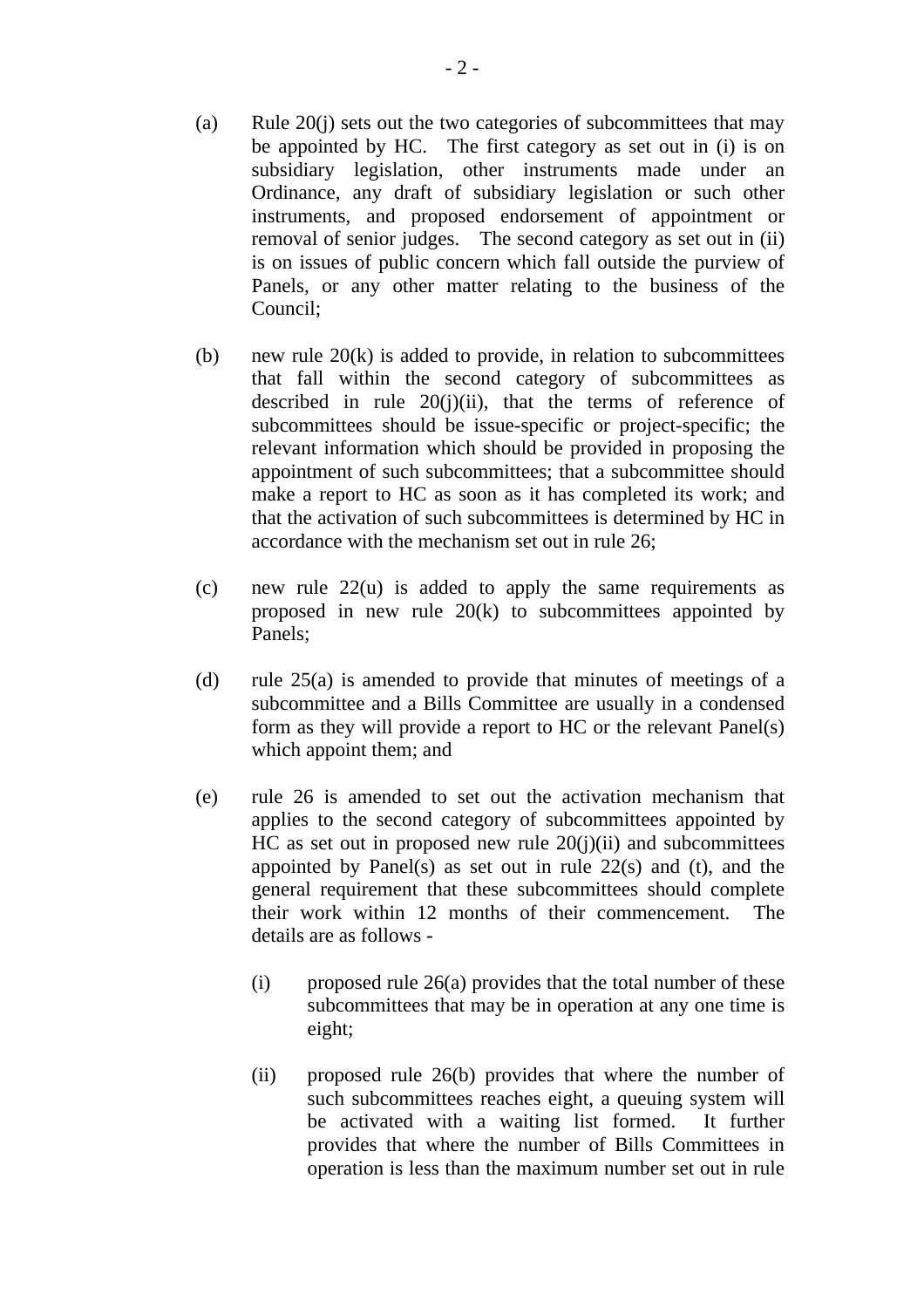21(a) (currently at 16), HC may activate subcommittees on the waiting list after having considered factors set out in proposed rule  $26(b)(i)$  to (iv);

- (iii) in relation to the operation of these subcommittees, proposed rule 26(c) provides that they should complete their work within 12 months of their commencement and the procedure that should follow if they consider it necessary to work beyond the 12-month period;
- (iv) proposed rule 26(d) makes it clear that the first category of subcommittees appointed by HC as described in rule  $20(i)(i)$  are not subject to any restriction on the maximum number that may be in operation at any one time; and
- (v) proposed rule 26(e) provides that HC may lift the restriction in appropriate cases.

4. The opportunity is also taken to make some textual amendments to rule 22(s) and (t).

# **Work plans of subcommittees**

5. Currently, five subcommittees under HC and six subcommittees under Panels are in operation. The work plans of these subcommittees and the time frame for completion of their work are in **Appendix II**.

# **Advice sought**

6. Members are invited to endorse the proposed amendments to HR in Appendix I and note the work plans of subcommittees currently in operation in Appendix II.

Council Business Division 2 Legislative Council Secretariat 19 April 2007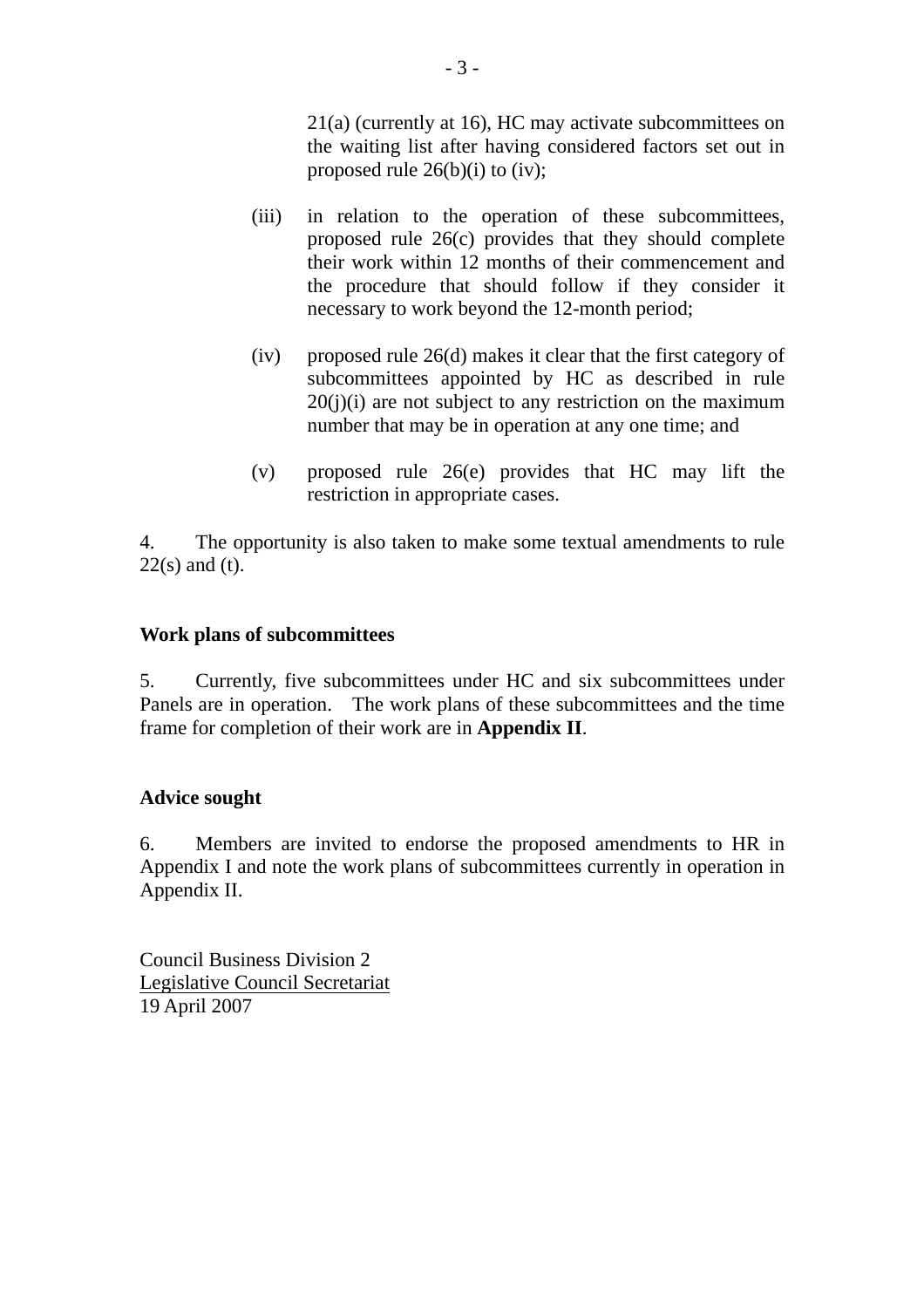#### **Appendix I**

## **Appointment, Operation and Servicing of Subcommittees**

#### **Proposed amendments to the House Rules**

 $\mathbf{X}$  **X**  $\mathbf{X}$  **X**  $\mathbf{X}$  **X**  $\mathbf{X}$ 

#### **20. House Committee**

- (i) The House Committee may appoint a subcommittees to assist  $\frac{1}{10}$ the committee's consideration of  $\frac{1}{x}$ 
	- (i) an item of specific subsidiary legislation, an instrument (which is not subsidiary legislation) made under an Ordinance, a draft of subsidiary legislation or such an instrument, or a proposed endorsement of the appointment or removal of senior judges made under the Basic Law; and
	- (ii) an issues of public concern which falls outside the purview of Panels or any other matter relating to the business of the Council.
- (k) The following paragraphs apply to the appointment of subcommittees by the House Committee for purposes set out in  $(j)(ii)$  -
	- (i) their terms of reference shall be decided by the House Committee, and should be issue-specific or project-specific;
	- (ii) a proposal to appoint such subcommittees should contain sufficient information on the proposed terms of reference, time frame, work plan and extent of work involved in the study of the specific issue or project to facilitate consideration by the House Committee;
	- (iii) they may report to the House Committee at any time when they consider appropriate, but should do so as soon as they have completed their work; and
	- (iv) their activation is determined in accordance with the mechanism set out in rule 26.

| v | $\equiv$ $\tau$ | $\overline{X}$ | $\overline{\mathbf{w}}$ | ਢ |
|---|-----------------|----------------|-------------------------|---|
|   |                 |                |                         |   |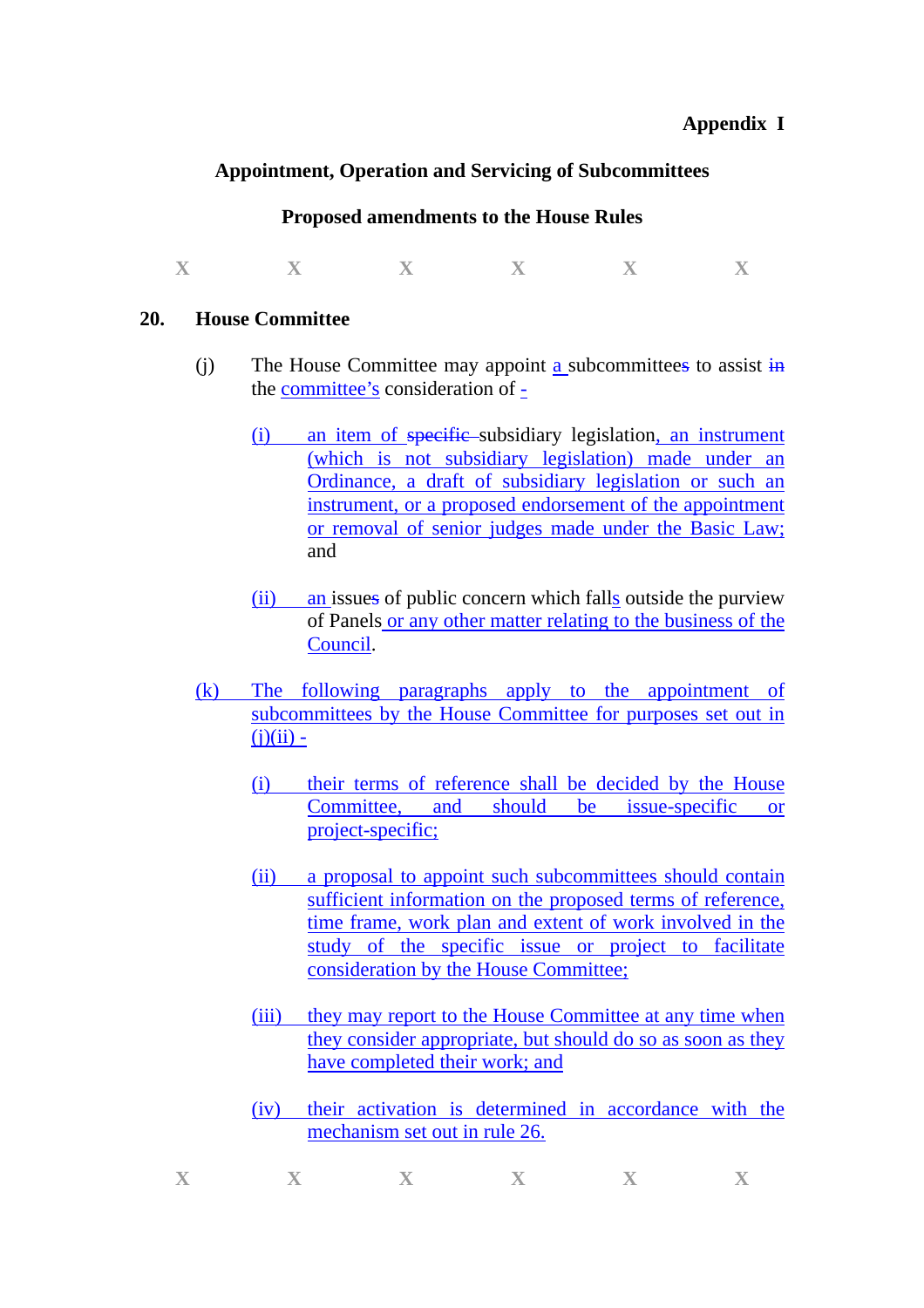#### **22. Panels**

- (s) A Panel may form-appoint subcommittees to study specific issues and report to the Panel. Members of the subcommittees shall consist of members of that Panel.
- (t) Two or more Panels may form appoint joint subcommittees to study any matter of common interest to the relevant Panels-and report to the Panels. Only members of the relevant Panels may join the subcommittees. The quorum of a subcommittee so formed appointed will be one-third of the membership of the subcommittee including the chairman (a fraction of the whole number being disregarded).
- (u) The following paragraphs apply to subcommittees appointed for purposes set out in (s) or joint subcommittees appointed for purposes set out in (t) -
	- (i) their terms of reference shall be decided by the Panel(s) concerned, and should be issue-specific or project-specific;
	- (ii) a proposal to appoint such subcommittees should contain sufficient information on the proposed terms of reference, time frame, work plan and extent of work involved in the study of the specific issue or project to facilitate consideration by the Panel(s) concerned;
	- (iii) they may report to the Panel(s) at any time when they consider appropriate, but should do so as soon as they have completed their work; and
	- (iv) their activation is determined in accordance with the mechanism set out in rule 26.
- $(uv)$  Should any Panel consider it necessary to undertake any activities outside Hong Kong under the name of the Panel of the Council, the prior permission of the House Committee shall be sought. The decision of the House Committee shall be referred to The Legislative Council Commission for reference.
- $(v,w)$  A Panel shall make at least one report on its work to the Council in the session. If a particular matter is referred to a Panel for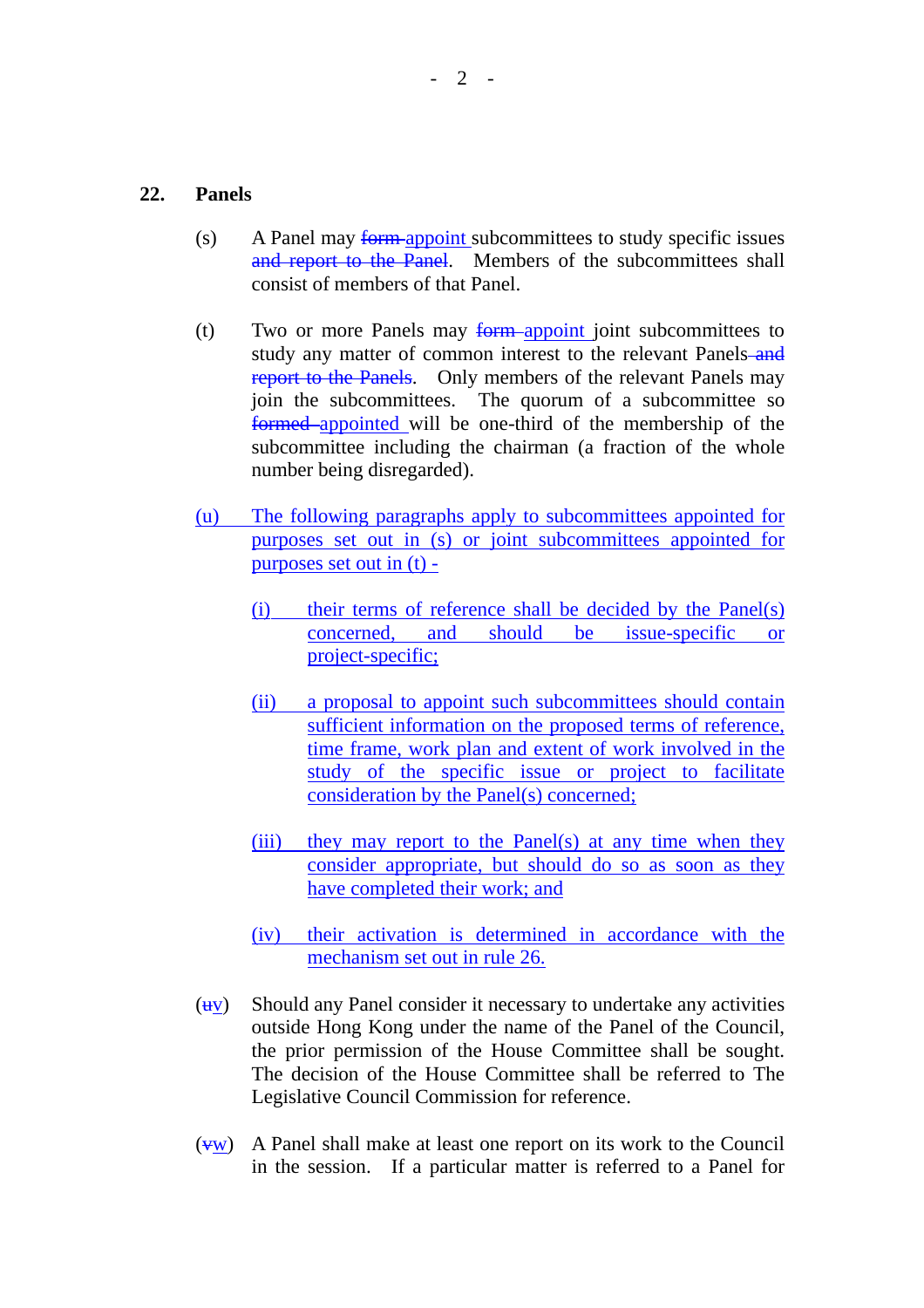study, or a Panel is authorized to summon persons concerned to testify or give evidence, the Panel shall make a report to the Council after it has completed its consideration. The method of tabling a report in the Council is provided in rule 2. A Panel may as required seek the views of the House Committee on a particular matter, or inform the House Committee of the contents of its study report.

**X X X X X X** 

## **25. Minutes of Meetings and Verbatim Records**

- (a) The clerk to a committee shall keep the minutes of the meetings of the committee in a manner determined by the committee. These minutes are usually taken to provide a detailed record of the deliberation of meetings. However, in the case of a Bills Committee or a subcommittee which will submit a report upon completion of its work, their minutes are usually taken in a condensed form.
- (b) Normally, verbatim records will not be made of the proceedings of a committee except in the case of an enquiry made under Rule 80 of the Rules of Procedure.
- (bc) For meetings at which representations from the public are received, members of the public will be asked to make submissions in writing, if possible before the meetings; otherwise they will be asked at the end of the meetings to put in writing the points they would like Members to take note of. Those who have put in written submissions prior to the meetings will also be provided with the opportunity to make further written submissions after the meetings on points not covered in the earlier submissions. The written submissions will then be circulated for members' reference.
- (cd) Minutes of meetings with the Administration and outside parties need not normally be cleared with them.
- (de) Notwithstanding (bc) and (ed) above, chairmen have discretion to decide whether the minutes or any part thereof should be shown to those who have attended the meetings with Members if, in the chairmen's opinion, it will facilitate the work of the committee.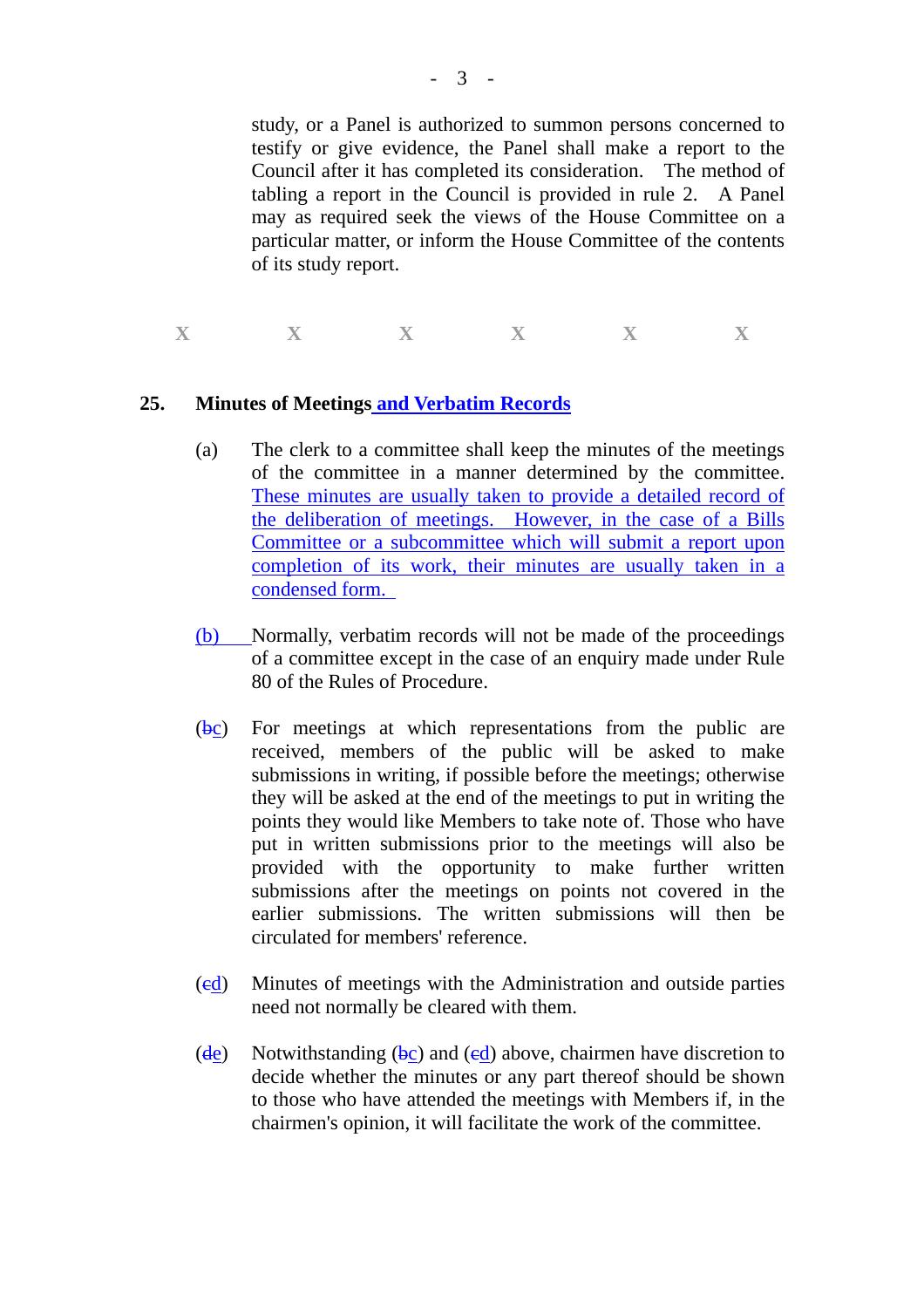- (ef) The draft minutes of a meeting will be confirmed at a subsequent meeting, or will be sent to members for consideration and will be taken as confirmed if members do not make any amendments on them before the deadline set for amendment.
- (fg) All meetings will be tape-recorded and the recording may be erased in one year's time unless directed otherwise by the respective committees.
- $\frac{g_h}{g}$ . The minutes of meetings held in public are made available for inspection by the public at the Library or the Secretariat of the Council.
- $\mathbf{X}$  **X**  $\mathbf{X}$  **X**  $\mathbf{X}$  **X**  $\mathbf{X}$

## **26. Activation and Operation of Subcommittees of the House Committee, Bills Committees or Panels**

- (a) Subject to (b) and (e), the maximum number of subcommittees appointed by the House Committee for purposes set out in rule  $20(i)(ii)$  and subcommittees appointed by Panels for purposes set out in rule  $22(s)$  or (t) that may be in operation at any one time is eight.
- (b) Where the number of subcommittees referred to in (a) has reached the maximum number provided in (a), a queuing system will automatically be activated with a waiting list formed. The order of subcommittees on the waiting list is in the order of their appointment. Where the number of Bills Committees in operation is less than that referred to in rule 21(a), the House Committee may activate subcommittees on the waiting list after having considered the following -
	- (i) the number of vacant slots for Bills Committees;
	- (ii) the number of bills likely to be introduced to the Council in the next three months;
	- (iii) the number of subcommittees already or likely to be appointed by the House Committee for purposes referred to in rule  $20(i)(i)$  and by Bills Committees; and
	- (iv) the availability of resources in the Secretariat.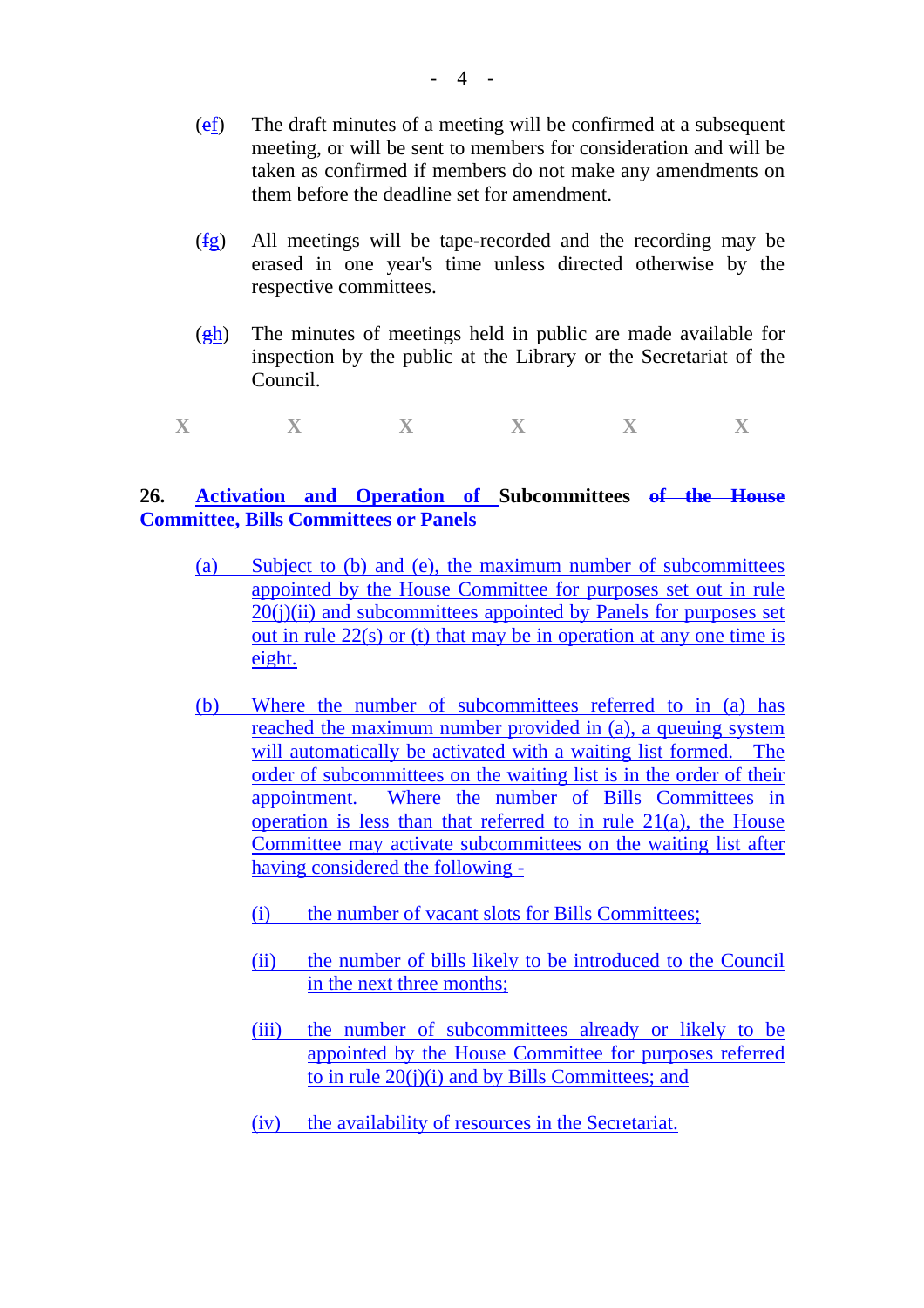- (c) A subcommittee referred to in (a) should complete its work within 12 months of its commencement and report to the House Committee or the relevant Panel(s). Should such a subcommittee consider it necessary for it to work beyond that 12 months, the subcommittee should, after obtaining the endorsement of the relevant Panel(s) if it is appointed by a Panel(s), report to the House Committee and give justifications for an extension of the 12-month period.
- (d) There is no restriction on the maximum number of subcommittees appointed by the House Committee for purposes set out in rule  $20(j)(i)$  that may be in operation at any one time.
- (e) Notwithstanding (a), (b) and (c), exceptions to these subrules may be made by the House Committee where it considers appropriate.
- (f) The practices and procedures set out in rules 20 to 25 shall apply, where appropriate, to subcommittees of the House Committee, Bills Committees or Panels (including joint subcommittees formed appointed by two or more Panels).

| $\overline{\phantom{a}}$ | $-$ | $\overline{\mathbf{x}}$ | $-$ | $\overline{\mathbf{x}}$<br>$\mathbf{x}$ |
|--------------------------|-----|-------------------------|-----|-----------------------------------------|
| --                       |     |                         |     |                                         |

Proposed amendments to HR\_Subcom(5).doc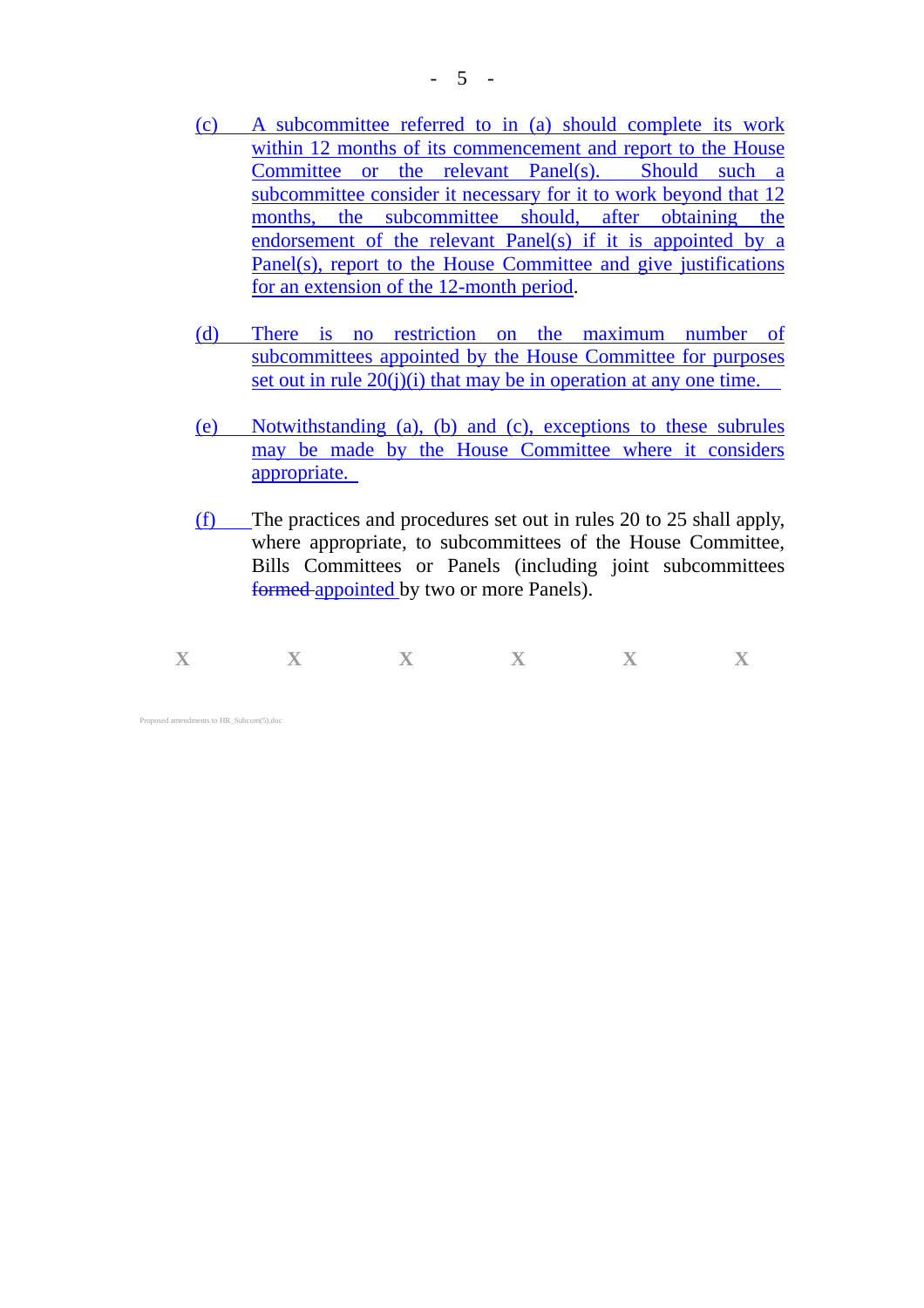# **Work plans of subcommittees currently in operation (as at 18 April 2007)**

## **Appendix Subcommittees under the House Committee**

- II(a) Subcommittee to Examine the Implementation in Hong Kong of Resolutions of the United Nations Security Council in relation to Sanctions
- II(b) Subcommittee to Study the Subject of Combating Poverty
- II(c) Subcommittee to Study Issues Relating to the Provision of Boarding Places, Senior Secondary Education and Employment Opportunities for Children with Special Educational Needs
- II(d) Subcommittee on West Kowloon Cultural District Development
- II(e) Subcommittee to Study the Transport Needs of and Provision of Concessionary Public Transport Fares for Persons with Disabilities

## **Subcommittees under Panels**

- II(f) Subcommittee on Matters Relating to Railways (Panel on Transport)
- II(g) Subcommittee on Review of the Comprehensive Social Security Assistance Scheme (Panel on Welfare Services)
- II(h) Subcommittee on Strategy and Measures to Tackle Family Violence (Panel on Welfare Services)
- II(i) Subcommittee to Follow Up the Outstanding Leisure and Cultural Services Projects of the Former Municipal Councils (Panel on Home Affairs)
- II(j) Subcommittee to Review the Planning for the Central Waterfront (including the Tamar Site) (Panel on Planning, Lands and Works)
- II(k) Subcommittee on Human Rights Protection Mechanisms (Panel on Home Affairs)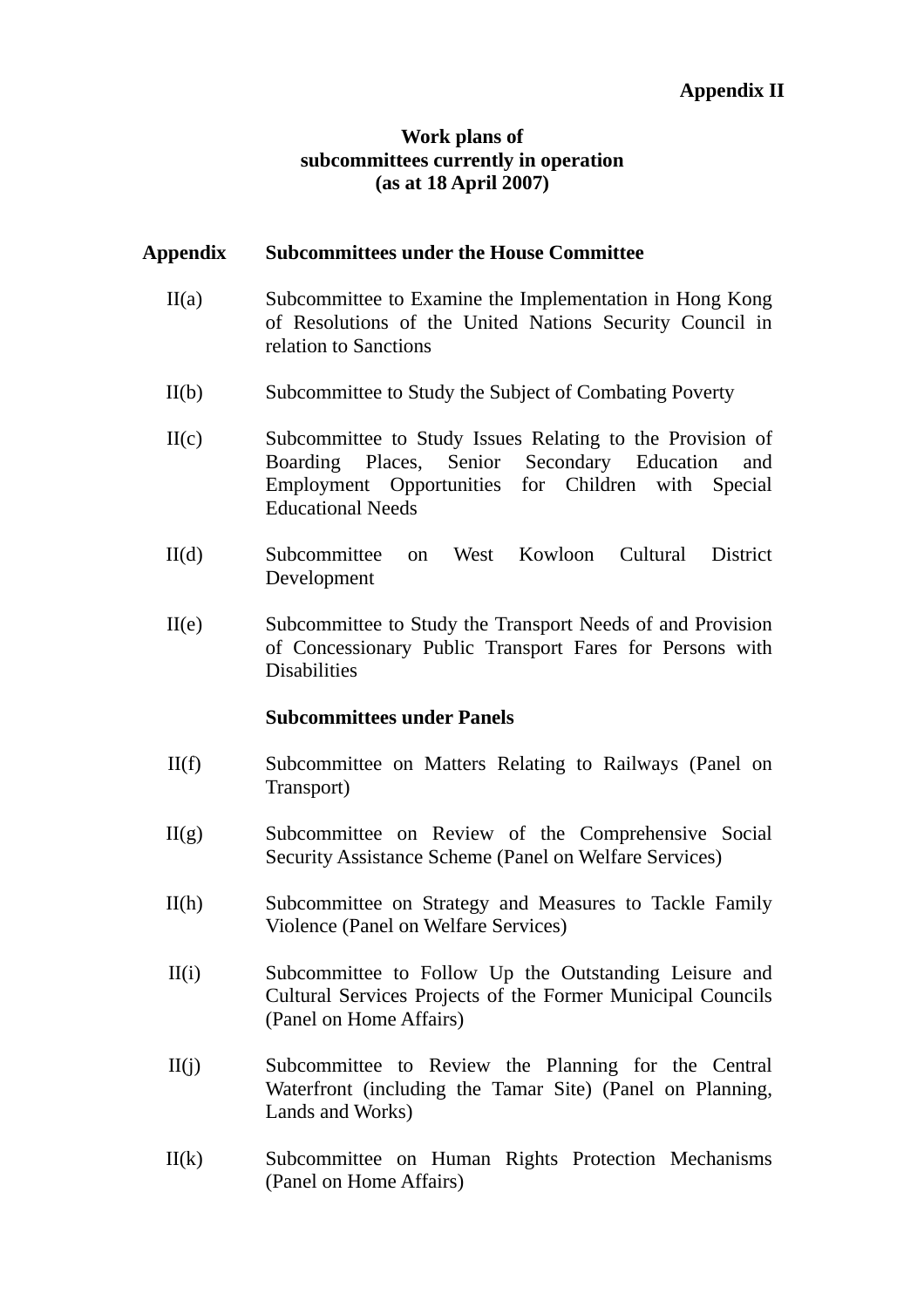# 立法會 *Legislative Council*

Ref : CB1/HS/1/04

## **Subcommittee to Examine the Implementation in Hong Kong of Resolutions of the United Nations Security Council in relation to Sanctions**

## **Work Plan of the Subcommittee**

#### **Purpose**

**1.** This paper informs the House Committee of the work plan of the Subcommittee to Examine the Implementation in Hong Kong of Resolutions of the United Nations Security Council in relation to Sanctions (the Subcommittee) and the time frame for completion of work. The work plan was noted and endorsed by the Subcommittee on 23 March 2007.

#### **Terms of Reference of the Subcommittee**

2. At its meeting on 15 April 2005, the Subcommittee adopted its Terms of Reference as follows :

> "To examine the legal and constitutional issues arising from the current arrangements for implementing in Hong Kong resolutions of the United Nations Security Council in relation to sanctions as provided under the United Nations Sanctions Ordinance (Cap. 537) with reference to Regulations made under section 3 of the Ordinance."

## **Proposed time-frame**

#### Current position

3. The Subcommittee was formed on 29 October 2004 to examine the current arrangements for implementing in Hong Kong the sanctions imposed through resolutions of the United Nations Security Council. It has held meetings with the Administration, considered the expert views submitted by Professor Yash GHAI of the University of Hong Kong and made reference to the Regulations made under section 3 of the United Nations Sanctions Ordinance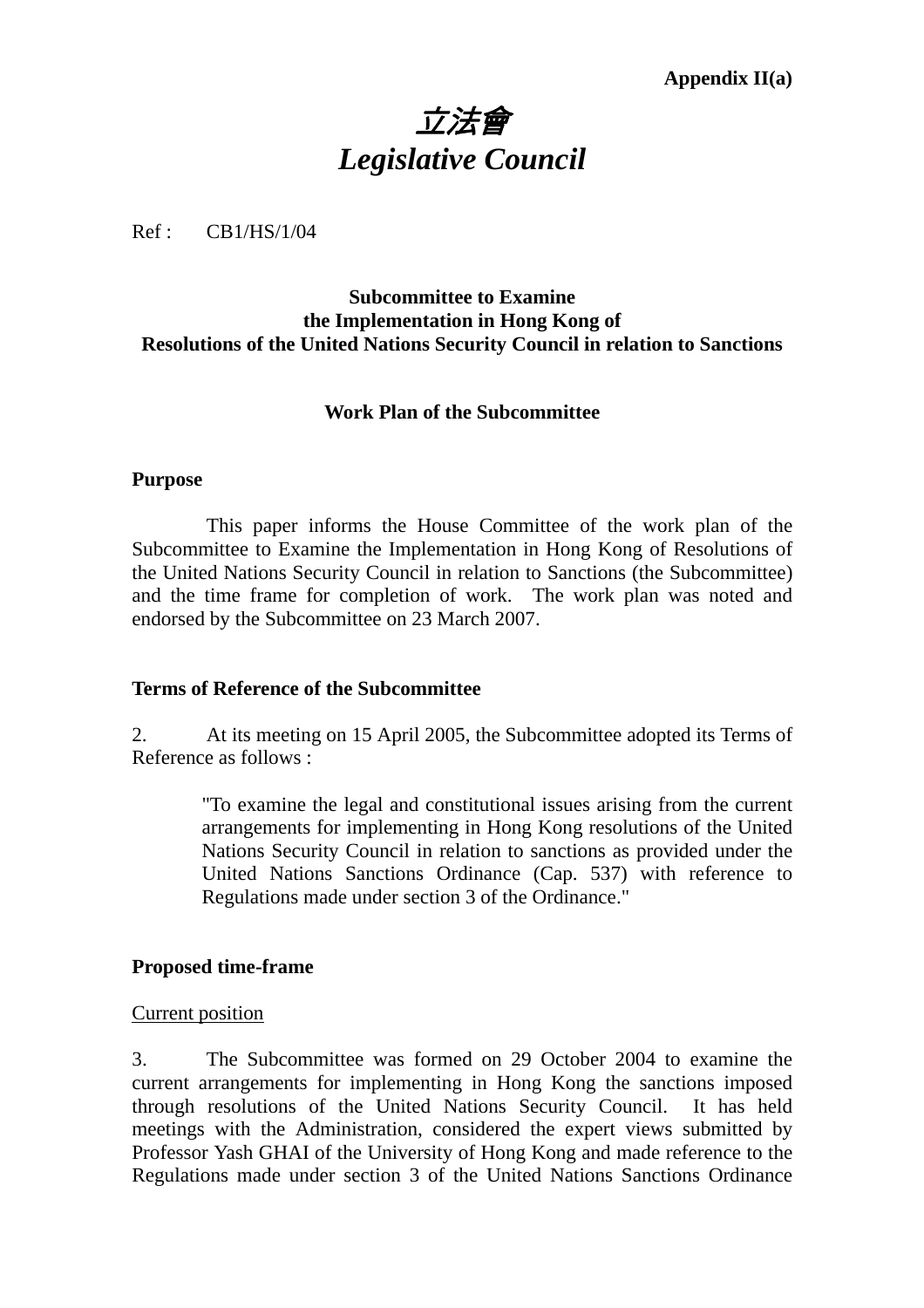(Cap.537). The Subcommittee has prepared a draft report and forwarded it to the Administration on 9 February 2006 for consideration and comments by the Secretary for Justice (S for J).

4. Since the Administration's response to the issues raised by the Subcommittee was still outstanding, members agreed at the House Committee meeting on 25 January 2007 that the Chairman of the House Committee should raise the matter with the Chief Secretary for Administration (CS). CS has undertaken to convey the Subcommittee's concern for an early response to S for J.

# Proposed time-frame for completion of work

5. The Administration has indicated in December 2006 that it would hope to give a substantive response before the end of March 2007. As the substantive part of the work of the Subcommittee has been completed, subject to receipt of the Administration's response and members' further views on how the various issues and recommendations are to be taken forward, the Subcommittee would aim to submit its report to the House Committee in May 2007.

Council Business Division 1 Legislative Council Secretariat 13 April 2007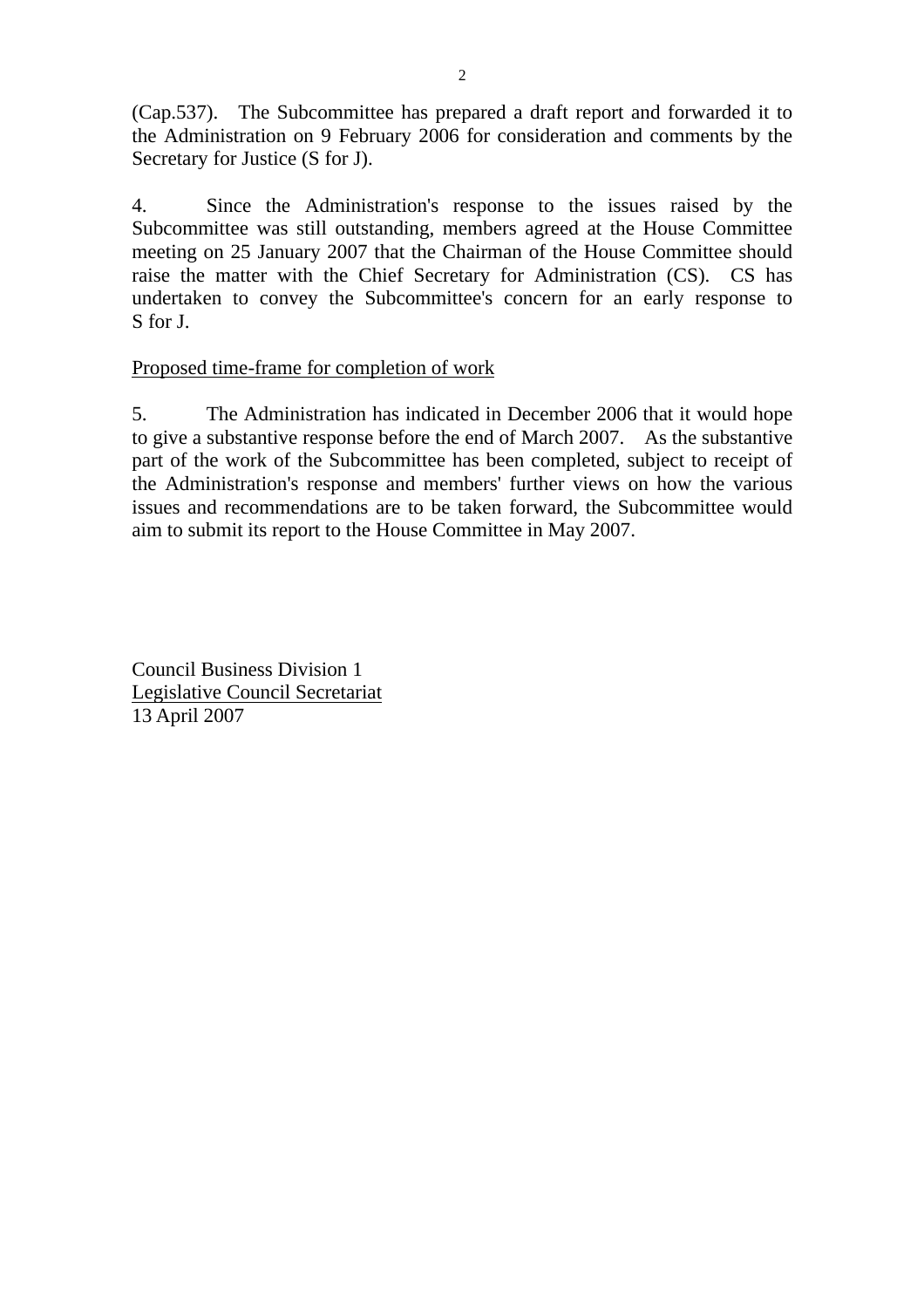# 立法會 *Legislative Council*

Ref : CB2/HS/1/04

# **Subcommittee to Study the Subject of Combating Poverty**

# **Work plan of the Subcommittee**

## **Purpose**

1. This paper informs the House Committee of the work plan of the Subcommittee to Study the Subject of Combating Poverty (the Subcommittee) and the time frame for completion of work. The work plan was endorsed by the Subcommittee on 8 March 2007.

## **Terms of Reference of the Subcommittee**

2. The Terms of Reference of the Subcommittee are "To study the subject of combating poverty."

## **Subcommittee's work plan**

3. The Subcommittee agreed that it would provide a report on each topic of study area after listening to the views of deputations and discussion with the Administration. The report will cover the views obtained, and the issues of concern and recommendations of the Subcommittee. The reports will be forwarded to the Administration for follow up.

4. At its meeting on 12 July 2005, the Subcommittee agreed to accord priority to the study of two topics, i.e. working poverty and women in poverty. The Report on Working Poverty and the Report on Women in Poverty were presented to the House Committee (HC) and debates were held on these reports at the Council meetings on 15 February and 5 July 2006 respectively.

5. The Subcommittee agreed at its meetings on 22 June and 9 November 2006 that the third and fourth study areas would be the elderly in poverty and the development of social enterprises in helping the unemployed and disadvantaged.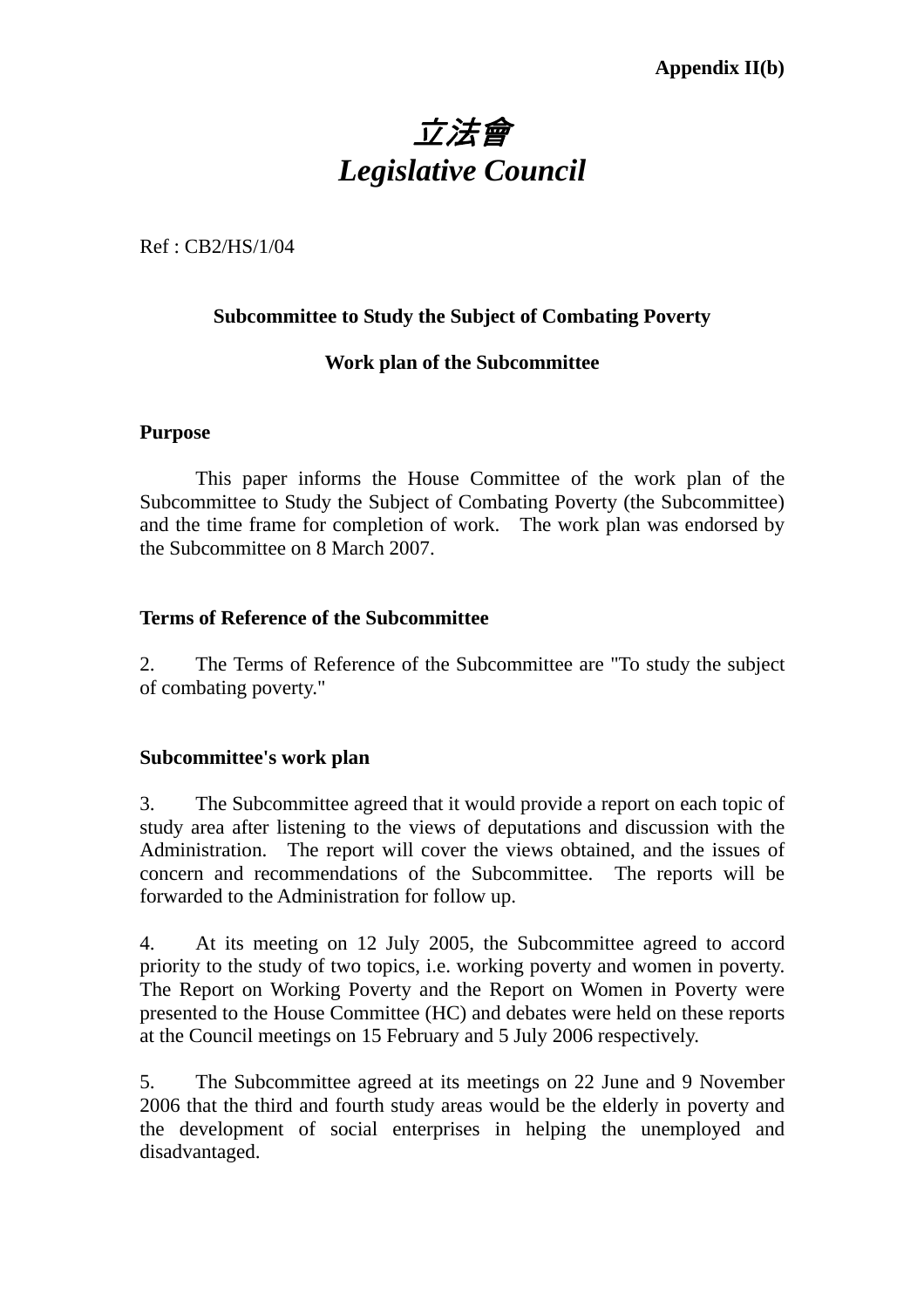6. After completion of its work on the four selected areas of study, the Subcommittee would discuss the strategies to follow up with the Administration the progress made in implementing specific recommendations made by the Subcommittee.

# **Time frame for completion of outstanding work**

**(a) Study on the elderly in poverty** : to be completed by April/May 2007

7. In discussing the topic on elderly in poverty, the key issues studied by the Subcommittee include the situation of elderly in poverty in Hong Kong, the causes of elderly in poverty and problems faced by elders, and the measures to assist the needy elders.

8. The Subcommittee will hold a further meeting in April 2007 to discuss the draft report on elderly in poverty. Subject to members' views on the draft report, the Subcommittee will present the report to HC in April/May 2007. The Subcommittee will also consider making a proposal to HC for moving a motion on the subject matter at the Council meeting.

# **(b) Study on the development of social enterprises in Hong Kong** : to be completed by November/December 2007

- 9. The major areas of work and time frame are as follows
	- (i) Collating of background information such as preparation of background brief, research studies, meetings to receive views from deputations, and discussion on the subject matter (May/June to July 2007)
	- (ii) Duty visit to study the overseas experience in August 2007 to facilitate the study on the subject matter
	- (iii) Drafting of reports on the development of social enterprises and the overseas duty visit, and discussion on the draft reports (September to November/December 2007)
	- (iv) Presentation of the reports to HC in November/December 2007 and proposal for moving of motion on the subject matter at Council meeting.

10. The key issues to be studied by the Subcommittee will include : the study of social enterprise development in Hong Kong, the problems faced by the sector, Government's policy in providing its support for social enterprise development, overseas experience in promoting social enterprise development,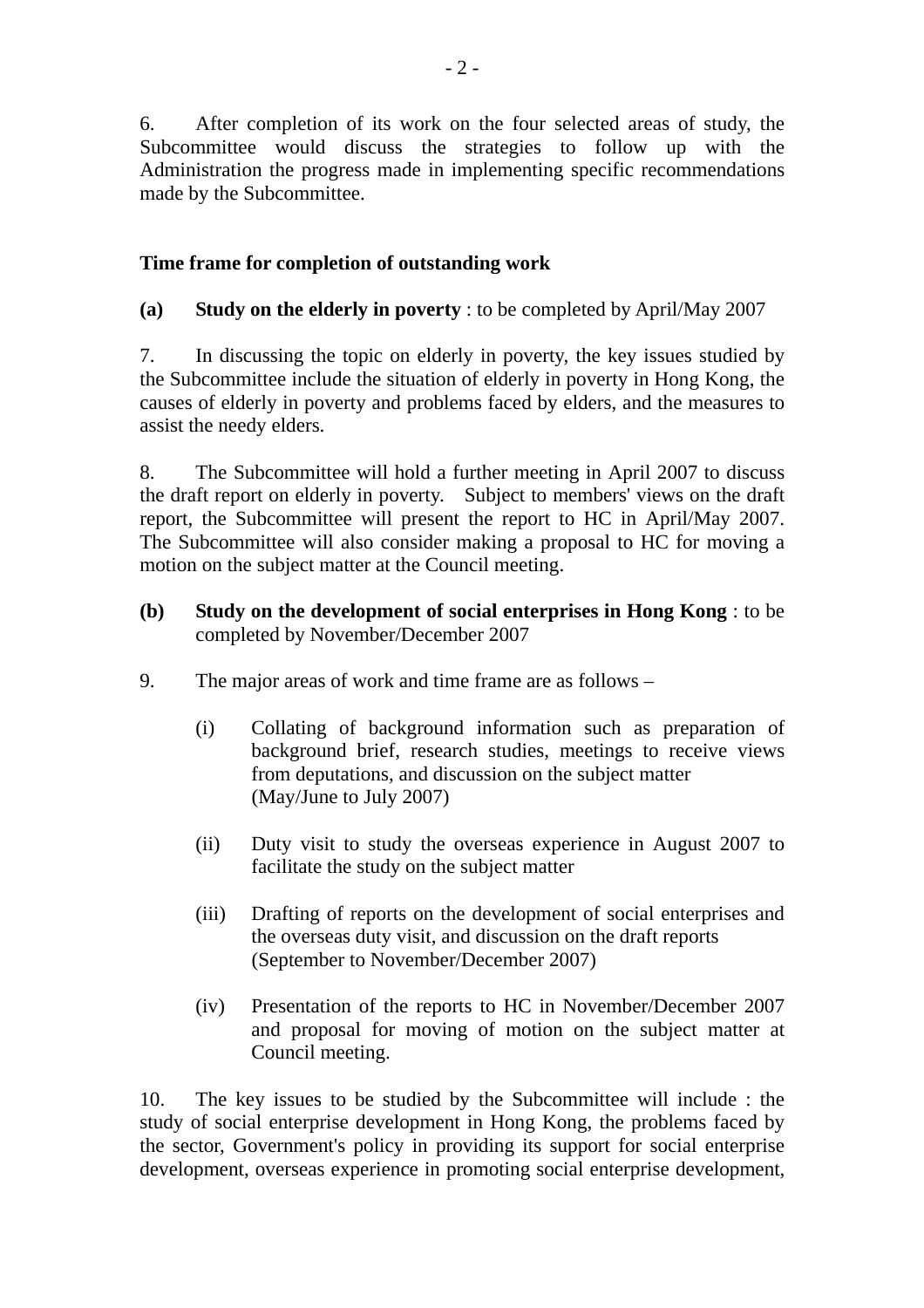the potential for development of social enterprise in Hong Kong, and enhancement of measures to create an enabling environment for such development.

# **(c) Overall review of the Subcommittee's work** : to be completed by April 2008

11. The Subcommittee will meet with the Administration in January to April 2008 to discuss the implementation of the recommendations made in the Subcommittee's four reports relating to working poverty, women in poverty, elderly in poverty and the development of social enterprises.

# **(d) Subcommittee's final report** : to be completed by June 2008

12. The Subcommittee will prepare its final report which will focus on the Administration's implementation of the specific recommendations made by the Subcommittee. The Subcommittee will complete its work upon presentation of the final report to HC in June 2008.

# **Advice sought**

13. Members are invited to note the Subcommittee's work plan and the time frame for completion of work.

Council Business Division 2 Legislative Council Secretariat 17 April 2007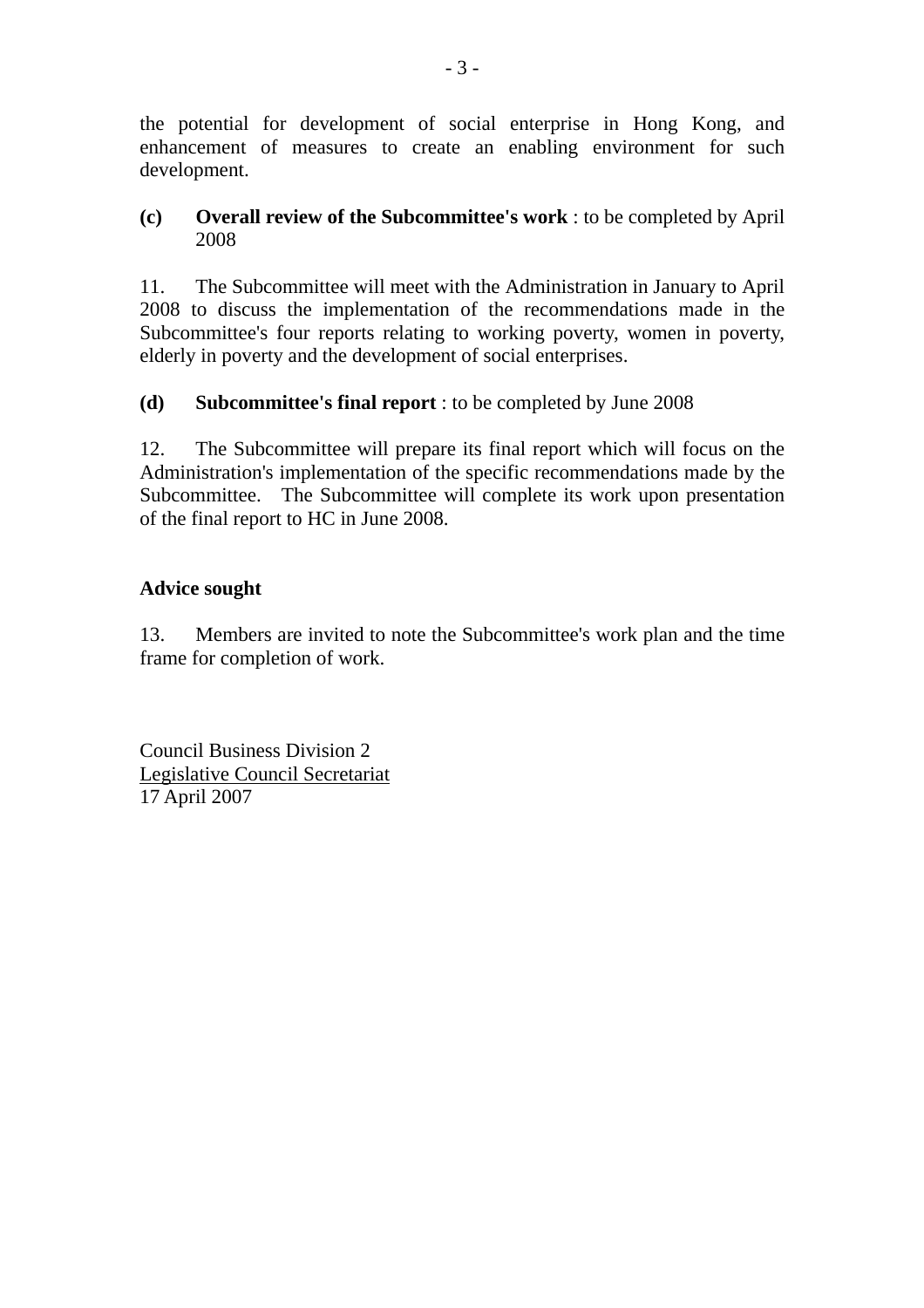# 立法會 *Legislative Council*

Ref : CB2/HS/2/04

# **Subcommittee to Study Issues Relating to the Provision of Boarding Places, Senior Secondary Education and Employment Opportunities for Children with Special Educational Needs**

## **Work plan of the Subcommittee**

#### **Purpose**

1. This paper informs the House Committee of the work plan of the Subcommittee to Study Issues Relating to the Provision of Boarding Places, Senior Secondary Education and Employment Opportunities for Children with Special Educational Needs and the time frame for completion of work. The work plan was endorsed by the Subcommittee on 26 March 2007.

## **Terms of reference of the Subcommittee**

2. The terms of reference of the Subcommittee are "To study issues relating to the provision of boarding places, senior secondary education and employment opportunities for children with special educational needs (SEN)".

## **The Subcommittee's work plan**

3. The Subcommittee was set up on 14 January 2005 and has agreed to study the following subjects:

- (a) new senior secondary academic structure for special schools;
- (b) post-secondary education for students with SEN under the new senior secondary academic structure;
- (c) implementation of integrated education in primary and secondary schools;
- (d) education for students with specific learning disabilities;
- (e) boarding service for students with SEN; and
- (f) employment opportunities for students with SEN.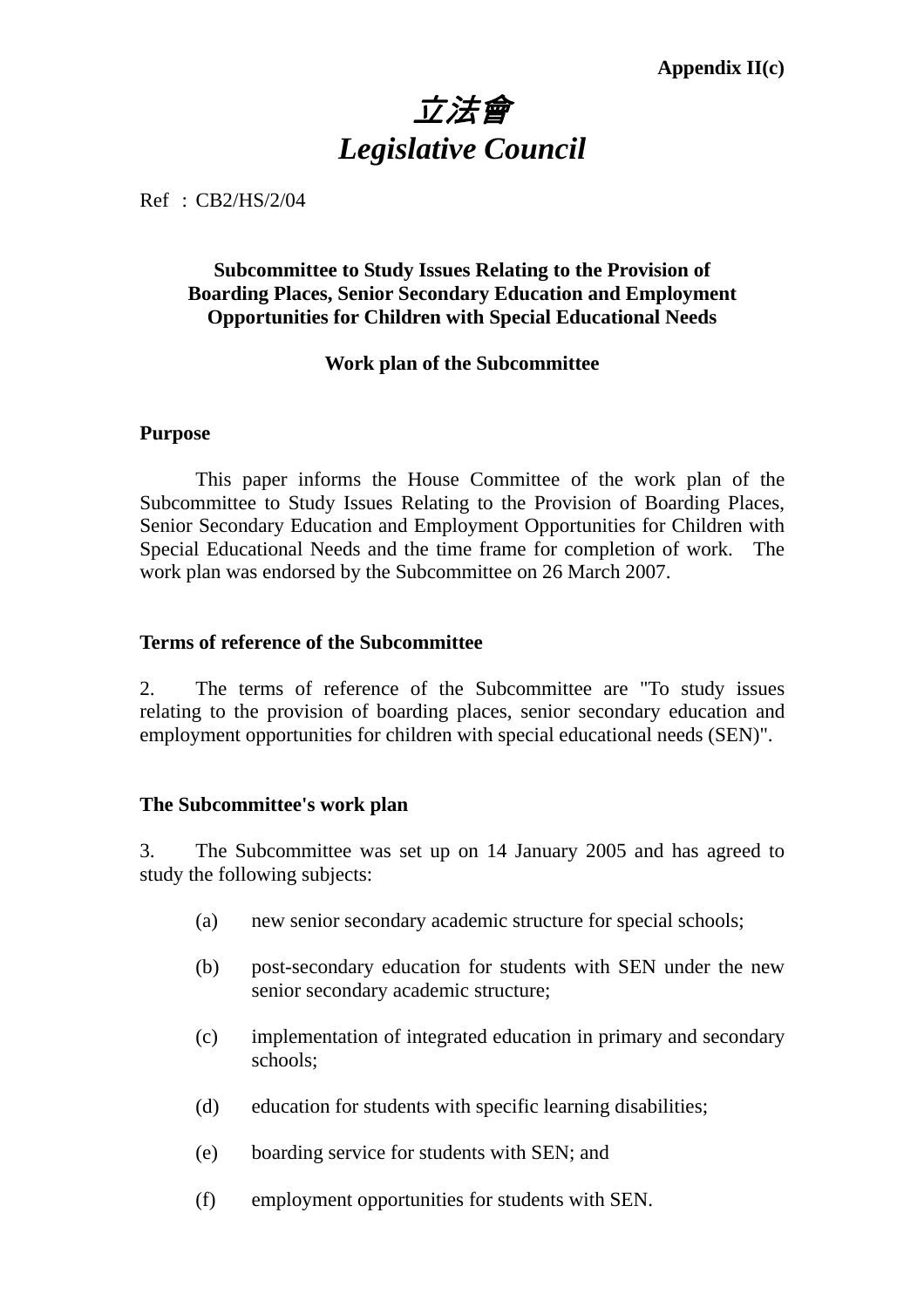4. At the end of the 2005-2006 session, the Subcommittee reviewed the progress of its work and endorsed a work plan to study the outstanding issues in relation to each of the above subjects. The plan of the Subcommittee then was to complete its study and submit a report to the House Committee before the end of the 2006-2007 session.

# **Updated time frame for completion of outstanding work**

5. Having reviewed the progress of its work and in the light of the discussion in the past few months, the Subcommittee considers it necessary to adjust its work plan. The updated work plan and time frame for completing the outstanding work are set out below.

**(a) Study on post-secondary education for students with SEN under the new senior secondary academic structure** : to be completed by April 2007

6. The Subcommittee has scheduled a meeting on 23 April 2007 to examine opportunities provided to students with SEN to pursue tertiary education and measures to enhance their access to university education under the new senior secondary academic structure to be implemented in the 2009-2010 school year.

# **(b) Study on the implementation of integrated education in primary and secondary schools** : to be completed by May 2007

7. At the meeting of the Subcommittee on 22 January 2007, members passed a motion urging the Administration to introduce with effect from the 2007-2008 school year a series of measures to overcome the difficulties encountered by schools in implementing integrated education. These measures include, among others, encouraging professional division of labour in schools to develop expertise in handling students with one to two types of SEN, adopting the principle of "funding following the student" for autistic and hyperactive children, and extending the new funding model for primary schools to secondary schools in implementing integrated education. The Administration has been requested to provide a written response on the motion. The Subcommittee will discuss the Administration's response in May 2007.

## **(c) Study on boarding service for students with SEN** : to be completed by June/July 2007

8. At the Subcommittee's meeting on 26 February 2007, members expressed grave concern about the absence of residential respite service for children with SEN aged under 15. Since members had reiterated their concern to the Administration on many occasions but to no avail, members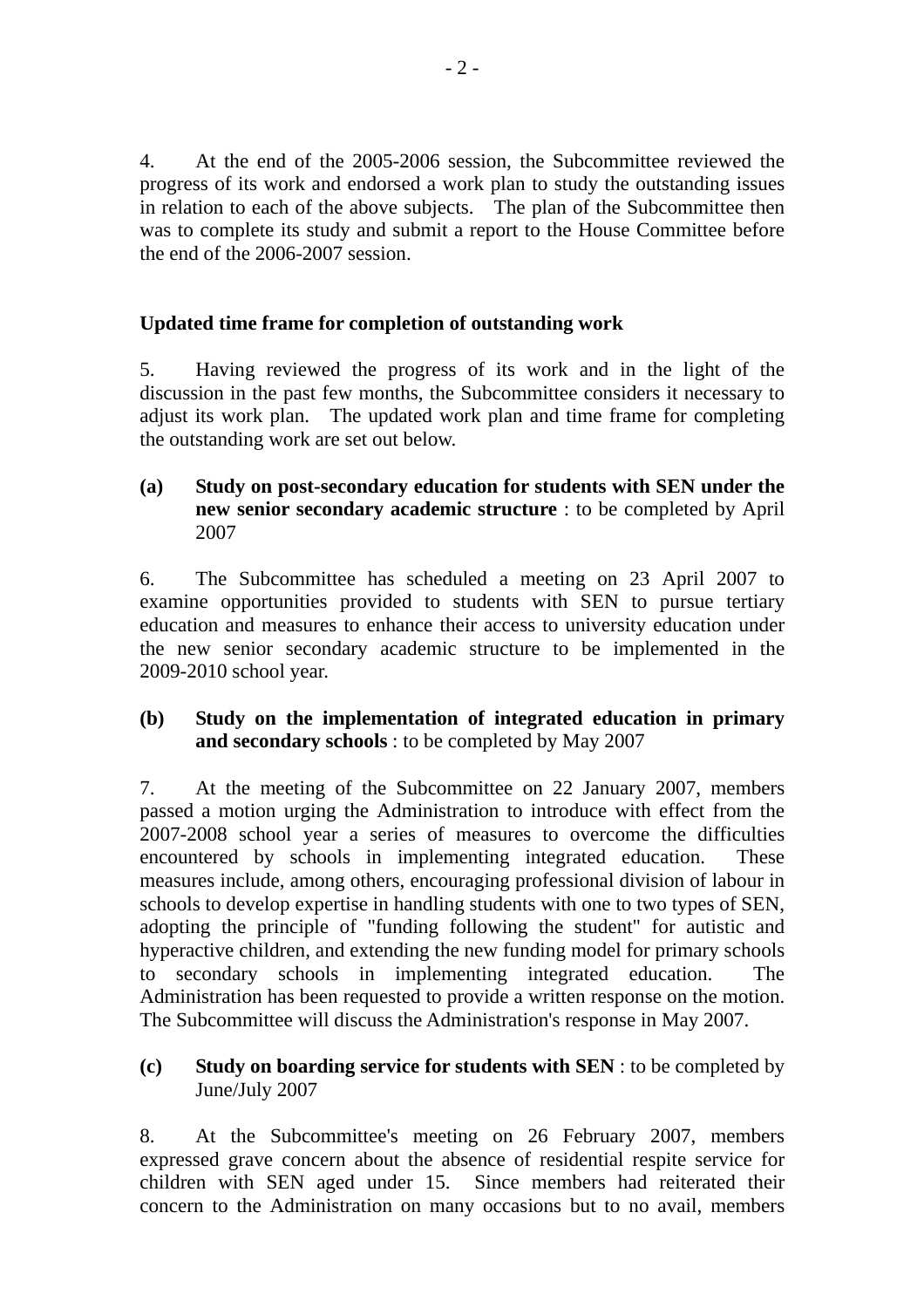decided to take up the matter with the Chief Secretary for Administration, the Secretary for Education and Manpower and the Secretary for Health, Welfare and Food. On behalf of the Subcommittee, the Chairman wrote to the officials concerned on 28 February 2007, requesting a response in three months' time. The Subcommittee will discuss the Administration's response once available.

## **(d) Study on new senior secondary academic structure for special schools** : to be completed by October 2007

9. The major outstanding issue to be tackled is the number of year of basic education for students with intellectual disability. Under the new senior secondary academic structure, students with physical disability or hearing impairment will continue to be provided with 10-year basic education, i.e. six-year primary education and four-year junior secondary education. However, basic education for students with intellectual disability will be reduced from 10 to nine years. Members consider such an arrangement discriminating against students with intellectual disability and are pursuing the matter with the Administration.

# **(e) Subcommittee's report** : to be completed by November/December 2007

10. After the completion of the study on the various subjects, the Subcommittee will submit its report to the House Committee before the end of 2007.

# **Advice sought**

11. Members are invited to note the work plan of the Subcommittee and the time frame for completion of work.

Council Business Division 2 Legislative Council Secretariat 18 April 2007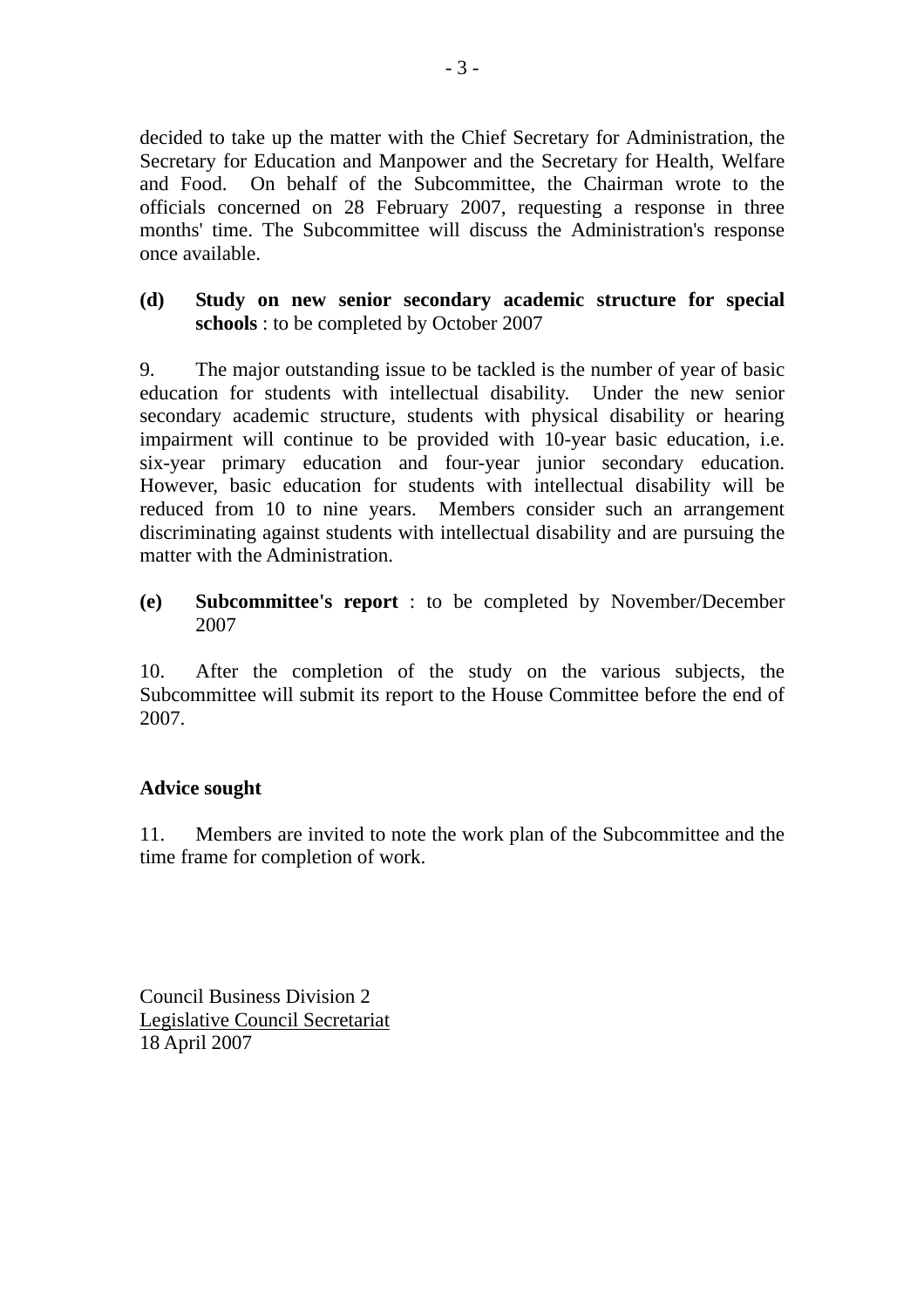

Ref : CB1/HS/2/04

## **Subcommittee on West Kowloon Cultural District Development**

## **Work plan of the Subcommittee**

## **Purpose**

 This paper informs the House Committee of the work plan of the Subcommittee on West Kowloon Cultural District Development (the Subcommittee) and the time frame for completion of work. The work plan was endorsed by the Subcommittee on 13 April 2007.

## **Terms of reference of the Subcommittee**

2. The Subcommittee was set up by the House Committee on 21 January 2005 to study and follow up issues relating to the development of West Kowloon Cultural District. The terms of reference of the Subcommittee are as follows --

> "To study and follow up issues relating to the development of West Kowloon Cultural District including its interface with arts and cultural development, land use and planning, environmental considerations, financing implications and arrangements, and other related matters."

## **Work progress of the Subcommittee**

3. The Subcommittee submitted two reports to the House Committee on its Phase I and Phase II study on 6 July 2005 and 6 January 2006 respectively. On 8 February 2006, the Council endorsed the two reports of the Subcommittee upon a relevant motion moved by Hon Alan LEONG Kah-kit, Chairman of the Subcommittee.

4. At the Subcommittee meeting on 21 February 2006, the Chief Secretary for Administration announced that the Government would not further pursue the West Kowloon Cultural District (WKCD) under the Invitation for Proposals (IFP) process, but would take forward the WKCD project in full speed under a new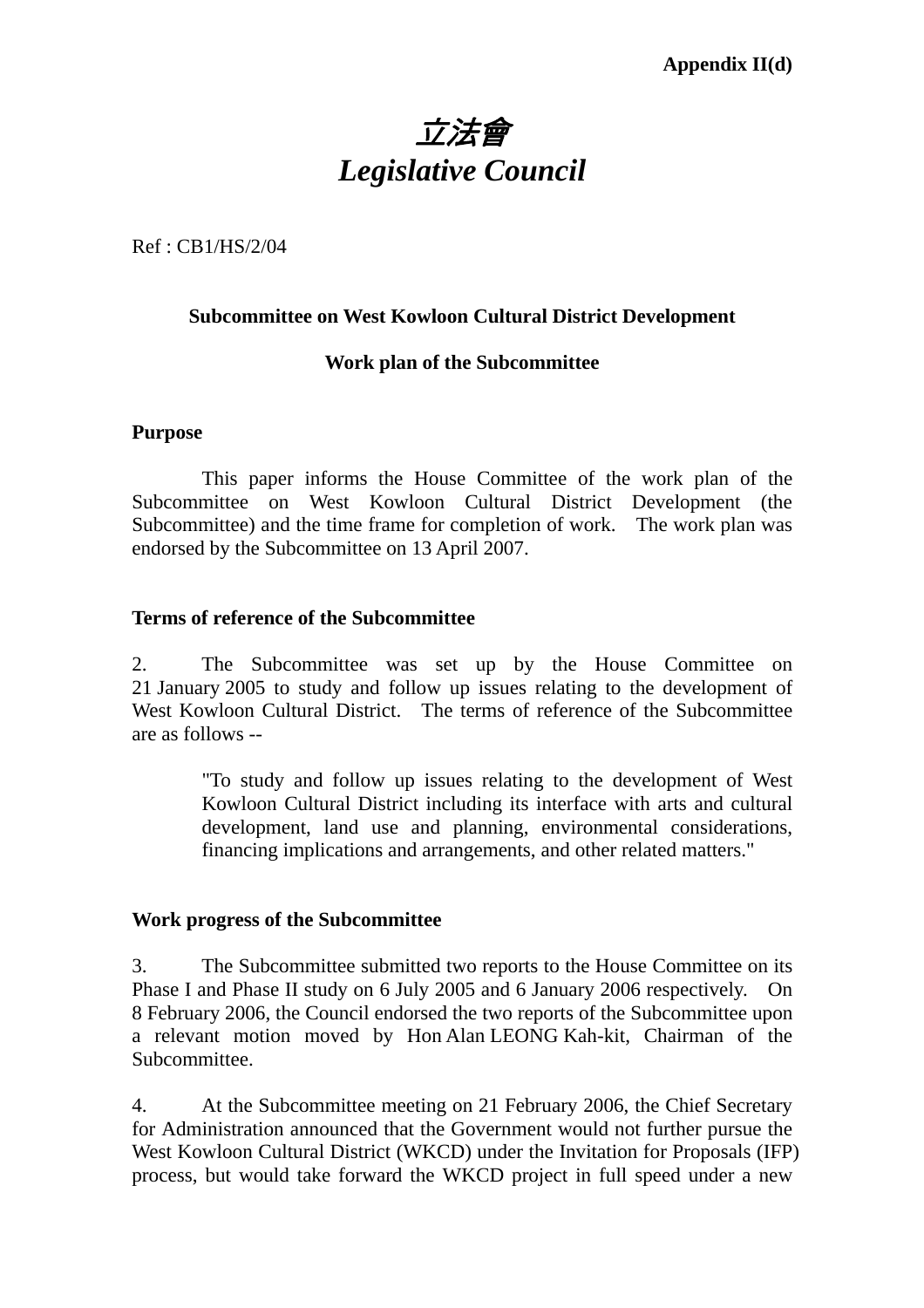approach. Since then, the Subcommittee has held four open meetings to discuss the progress of the work on the WKCD project and to receive relevant views from interested groups and individuals.

5. After internal deliberations at two meetings in January and February 2007, the Subcommittee came up with a position statement setting out the consensus views of the Subcommittee on the Government's current approach in taking forward the WKCD project. The Subcommittee submitted a progress report and the position statement to the House Committee on 9 March 2007. Thereafter, the Chairman of the Subcommittee sent the position statement to the Chief Secretary for Administration requesting that the Consultative Committee take heed of the Subcommittee's views before it concludes its findings, and that the Subcommittee be provided with a detailed work plan of the Administration in respect of the WKCD project.

# **The Subcommittee's work plan**

6. As the Subcommittee has agreed that its future work will focus on monitoring the Administration's work in taking forward the WKCD project, the Subcommittee's work plan would thus need to dovetail that of the Administration, the details of which however are not yet available. Notwithstanding this, having regard to the nature of the WKCD project and past relevant indications of the Administration, the Subcommittee's work in the coming 12 months would focus on the following aspects of the project --

- (a) the planning and development parameters for the WKCD site;
- (b) the arts and cultural facilities to be provided in WKCD;
- (c) the financial implications of and financial arrangements for developing and operating the confirmed arts and cultural facilities in WKCD; and
- (d) the establishment of a statutory body and a provisional overseeing body in the interim to oversee the implementation of the project.

7. The next meeting of the Subcommittee will probably be held in April 2007 to discuss the way forward for the WKCD project with the Administration, including the Administration's work plan with an indicative timetable. The Subcommittee will schedule the subsequent meetings having regard to the relevant developments, and will invite views from interested groups and individuals on specific issues when appropriate.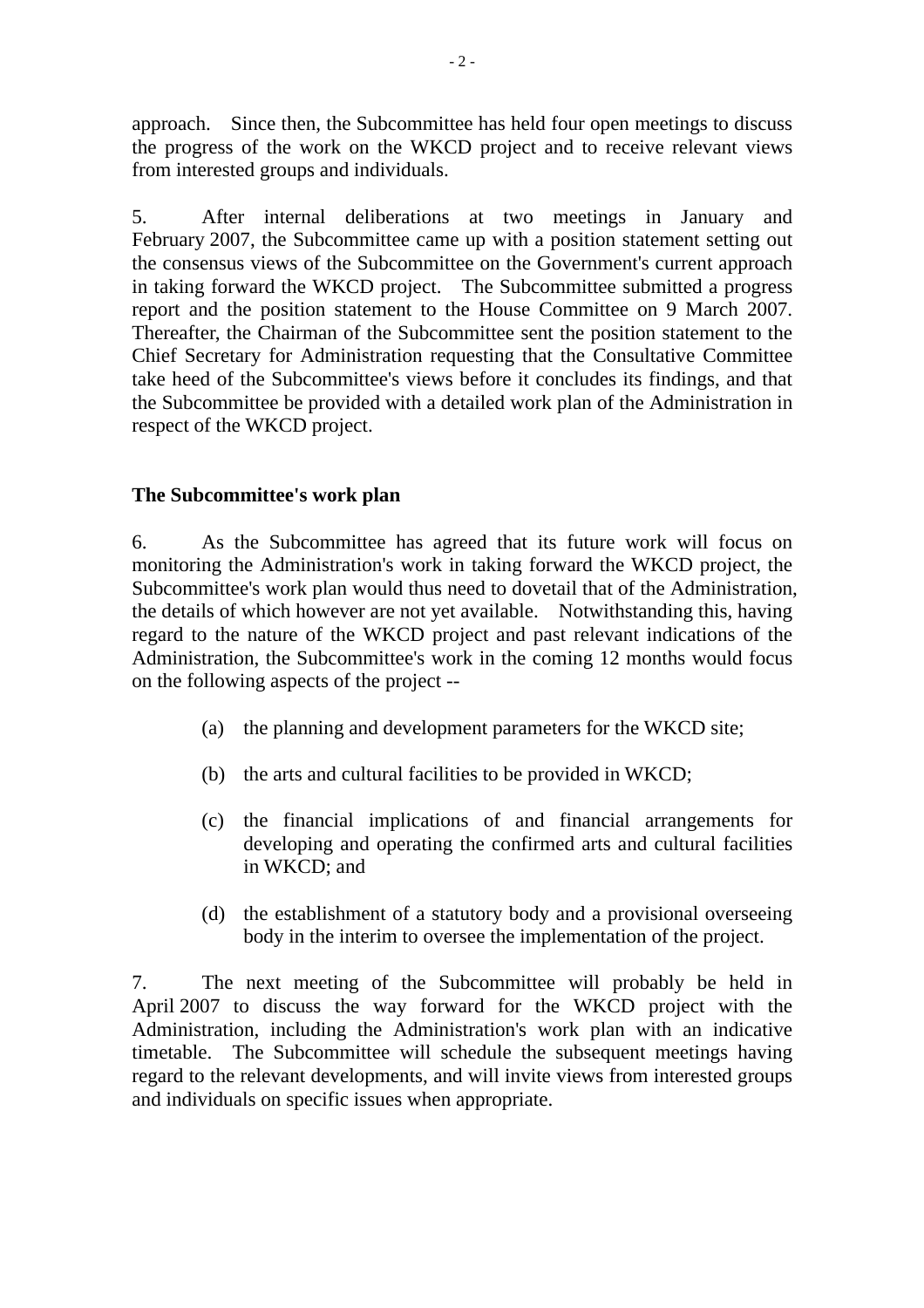## **Proposed time frame for completion of work**

8. Having regard to the fact that the WKCD project is still at the planning stage and a masterplan for its implementation is unlikely to be finalized within the next 12 months, it is not envisaged that the Subcommittee can complete its work before June 2008.

9. The Subcommittee will submit progress reports to the House Committee at suitable junctures, such as when the WKCD project is about to proceed to a new strategic stage and thus there is a need for the Subcommittee to consolidate its views on certain aspects for consideration by the Administration and for the public's information. In any event, the Subcommittee will submit an end-of-term work report to the House Committee in June 2008.

## **Advice sought**

10. Members are invited to note the Subcommittee's work plan and the time frame for completion of work.

Council Business Division 1 Legislative Council Secretariat 16 April 2007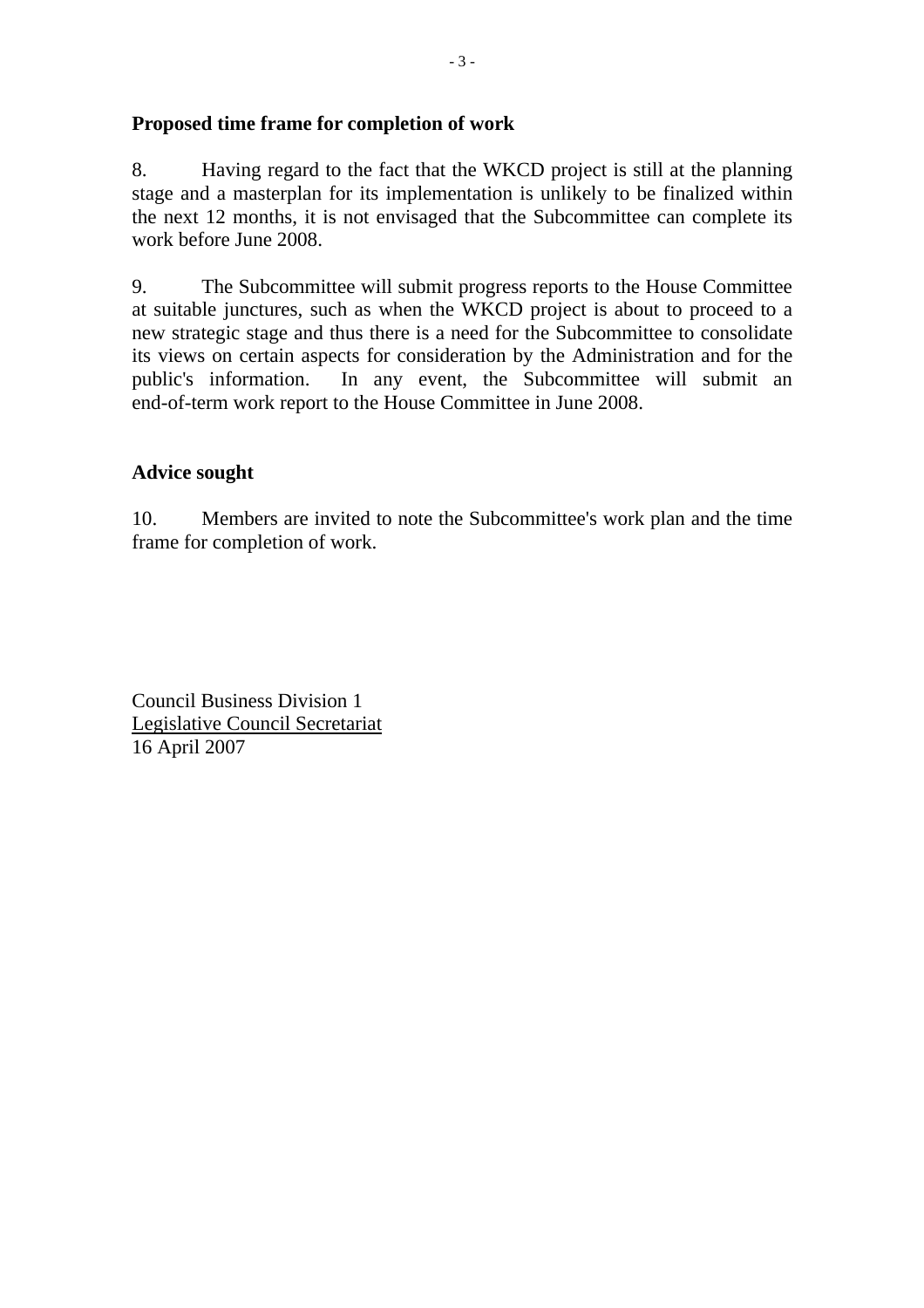# 立法會 *Legislative Council*

Ref. : CB1/HS/1/05

# **Subcommittee to Study the Transport Needs of and Provision of Concessionary Public Transport Fares for Persons with Disabilities**

## **Work plan of the Subcommittee**

#### **Purpose**

This paper informs the House Committee of the work plan of the Subcommittee to Study the Transport Needs of and Provision of Concessionary Public Transport Fares for Persons with Disabilities (the Subcommittee) and the time frame for completion of work. The work plan was endorsed by the Subcommittee on 12 April 2007.

## **Terms of Reference of the Subcommittee**

2. At its meeting on 18 November 2005, the House Committee agreed to set up the Subcommittee. The terms of reference of the Subcommittee are as follows:

- (a) To study the transport needs of persons with disabilities (PwDs) and explore feasible options to meet such needs; and
- (b) To explore feasible options to provide concessionary public transport fares for PwDs.

#### **Work progress of the Subcommittee**

3. Since its establishment in December 2005, the Subcommittee has held nine meetings and focused its deliberations on issues related to the provision of concessionary public transport fares (CPTFs) for persons with disabilities (PwDs). The Subcommittee has met with PwD groups to understand their aspirations in this area, and met with the Administration as well as public transport operators (PTOs) urging them to explore feasible CPTF schemes for PwDs. Input from the Equal Opportunities Commission was also sought in identifying various possible CPTF schemes having regard to the Disability Discrimination Ordinance (DDO) (Cap. 487).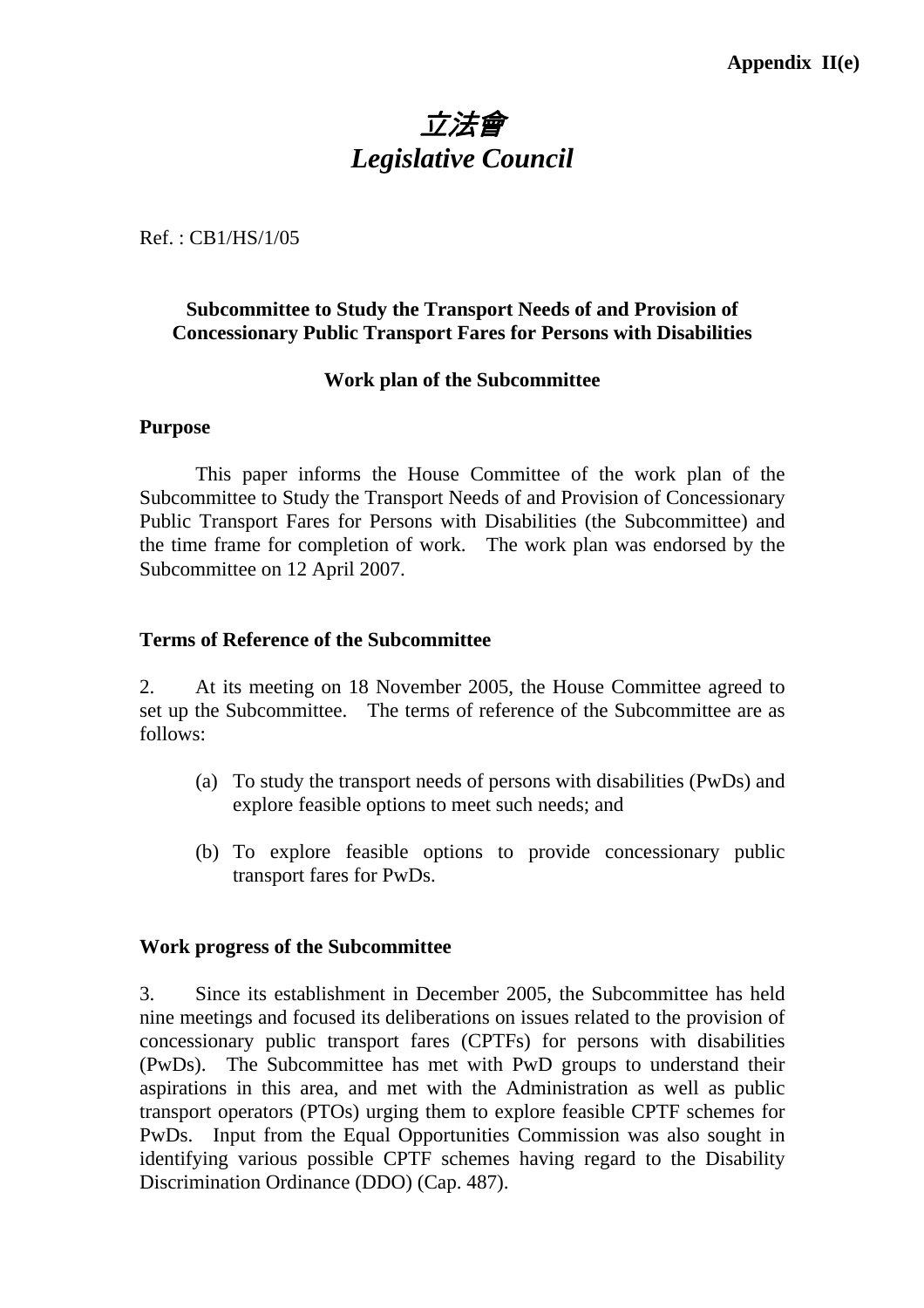4. While the Subcommittee is of the view that CPTFs should aim at covering all PwD groups as far as practicable, it has agreed with the disabled community on the approach of offering CPTFs to recipients of Disability Allowance or Comprehensive Social Security Assistance with 100% loss of earning capacity in the first instance. The Administration has also agreed to amend DDO to put it beyond doubt that selective provision of CPTFs to certain groups of PwDs would not constitute a contravention of DDO. The related work is in progress.

5. With a view to gaining a better understanding of the general travelling behaviour of PwDs and the financial implications of possible CPTF schemes for the above two groups of PwDs on PTOs, the Administration commissioned the Social Sciences Research Centre of the University of Hong Kong to conduct a consultancy study (the Study) in September and October 2006 on the travelling characteristics of these PwDs. The findings of the Study indicate provision of CPTFs to these PwDs would bring additional revenue to PTOs. The Subcommittee examined the findings of the Study, and met with PTOs and PwD groups to follow up the matter at meetings in January and February 2007. In the light of the findings, the Subcommittee has strongly urged PTOs and the Administration to provide CPTFs to PwDs under the principle of shared responsibility and called on the two parties to implement a trial CPTF scheme with reference to the Study to assess viability of CPTF schemes.

## **The Subcommittee's work plan**

6. The Subcommittee plans to focus its works on the following areas in the coming months:

Provision of concessionary public transport fares for persons with disabilities

7. The Subcommittee will continue to pursue with the Administration and PTOs in exploring feasible options for providing CPTFs to PwDs.

## Transport needs of persons with disabilities

8. The Subcommittee will commence work in studying the transport needs of PwDs. The major aspects are as follows:

# *(a) New transportation services to PwDs*

The Subcommittee will explore new mode of transport services to facilitate PwDs, such as wheelchair accessible taxis. In this connection, the Research and Library Services Division of the Legislative Council Secretariat will conduct studies on wheelchair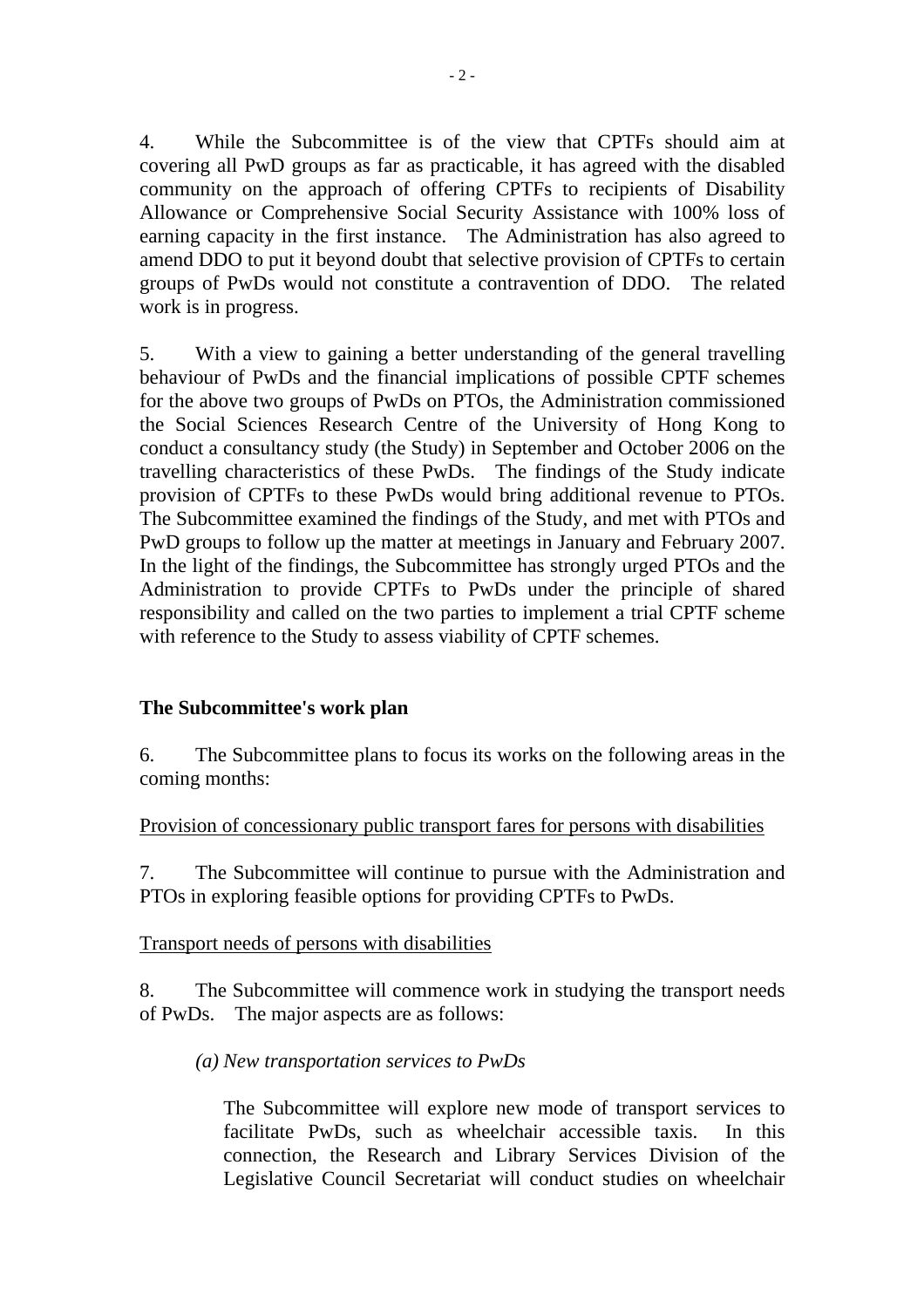accessible taxi services in selected overseas places.

*(b) Improvement of existing transportation services to PwDs provided by the Administration and voluntary agencies* 

The Subcommittee will explore ways to enhance the existing transportation services to PwDs run by the Administration and voluntary agencies.

*(c) Enhancement of the accessibility of public transport facilities to PwDs* 

The Subcommittee will discuss with the Administration and PTOs on enhancement measures to improve traffic facilities and public transport facilities for PwDs to enable them to have easy access to all major public transport facilities.

# **Proposed time frame for completion of work**

9. In view that discussion with the Administration and PTOs is still underway in the hope of achieving the provision of CPTFs for PwDs and the Subcommittee has yet to commence deliberation on the subject of transport needs of PwDs, it is envisaged that the Subcommittee will continue with its work for another ten months. The Subcommittee aims to report to the House Committee in the first quarter of 2008.

# **Advice sought**

10. Members are invited to note the Subcommittee's work plan and the time frame for completion of work.

Council Business Division 1 Legislative Council Secretariat 13 April 2007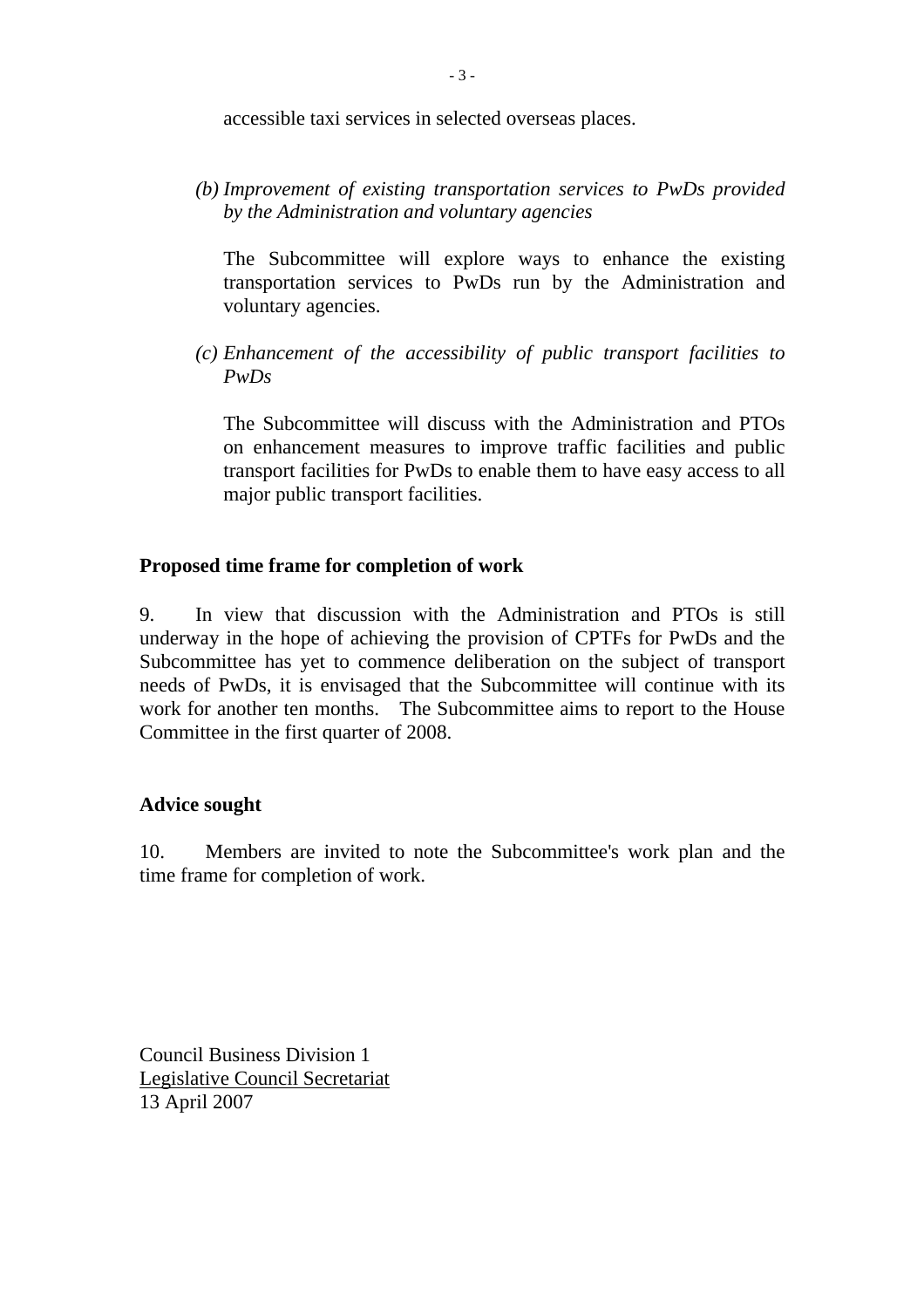# 立法會 *Legislative Council*

Ref : CB1/PS/1/04

## **Panel on Transport**

## **Subcommittee on Matters Relating to Railways**

## **Work plan of the Subcommittee**

#### **Purpose**

1 This paper informs the House Committee of the work plan of the Subcommittee on Matters Relating to Railways formed under the Panel on Transport (the Panel) and the time frame for completion of work which have been endorsed by the Subcommittee on 30 March 2007.

#### **Terms of Reference of the Subcommittee**

2. The Panel of the third term of the Legislative Council decided at its meeting on 12 October 2004 to set up a subcommittee to monitor issues relating to railway planning, implementation and operation, similar to the one set up by the Panel in the previous term. The Terms of Reference of the Subcommittee are given in **Annex I**.

## **Subcommittee's work plan**

## Railway planning and implementation

3. Based on the first Railway Development Strategy formulated in 1994 and the new Railway Development Strategy 2000 endorsed by the Chief Executive-in-Council in May 2000, the following component schemes have been identified to meet the railway network expansion needs up to the year 2016: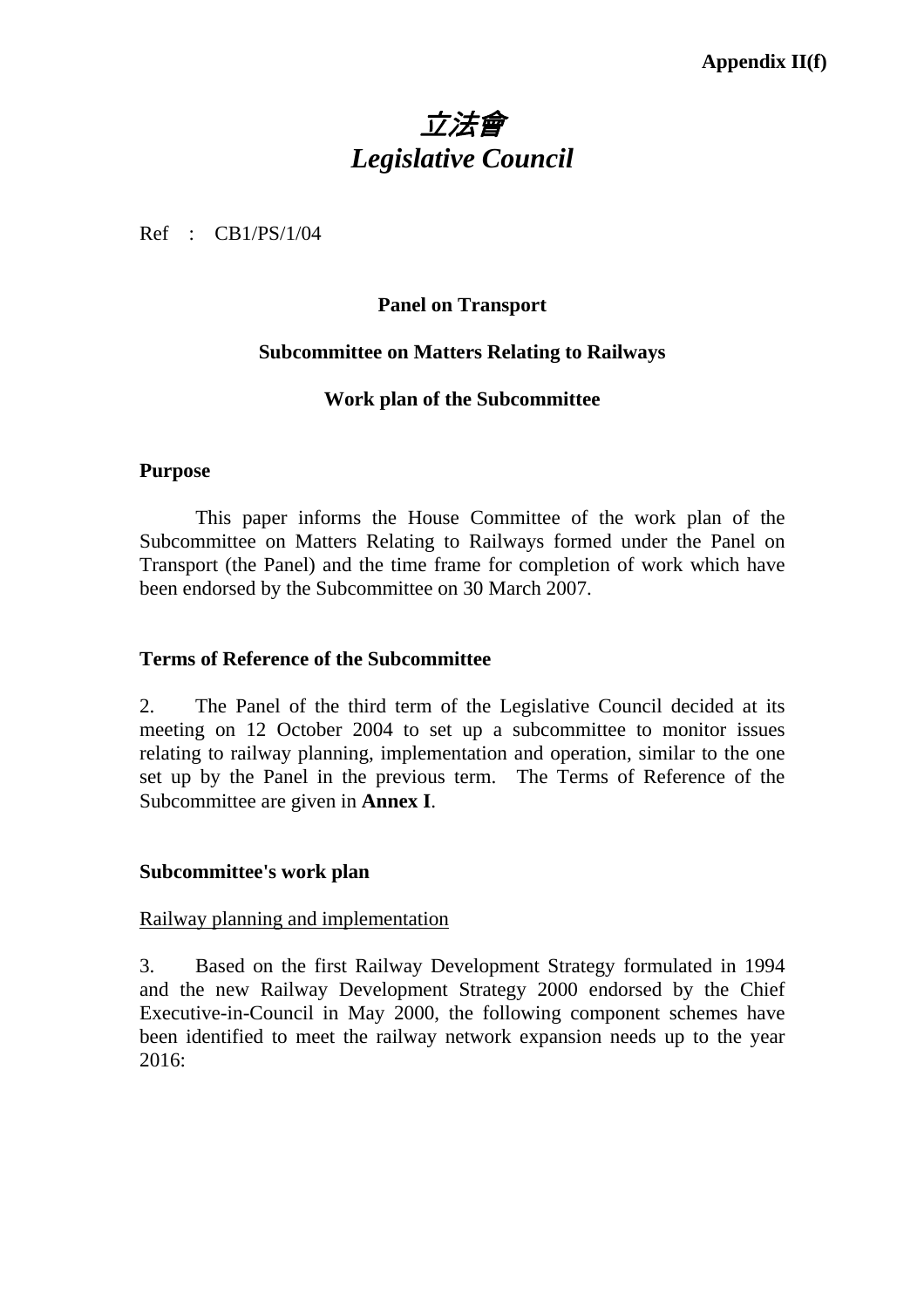| Railway project                         | <b>Present status</b>         |  |  |
|-----------------------------------------|-------------------------------|--|--|
| MTR Tseung Kwan O Line<br>(a)           | commissioned in August 2002   |  |  |
| West Rail<br>(b)                        | commissioned in December 2003 |  |  |
| East Rail Extension from<br>Hung<br>(c) | commissioned in October 2004  |  |  |
| Hom to Tsim Sha Tsui                    |                               |  |  |
| Ma On Shan to Tai Wai Rail Link<br>(d)  | commissioned in December 2004 |  |  |
| Disneyland Resort Line<br>(e)           | commissioned in August 2005   |  |  |
| Sheung Shui to Lok Ma Chau Spur<br>(f)  | under construction            |  |  |
| Line                                    | for commissioning in 2007     |  |  |
| Kowloon Southern Link<br>(g)            | under construction            |  |  |
|                                         | for commissioning in 2009     |  |  |
| MTR Tseung Kwan O Extension<br>(h)      | under construction            |  |  |
| (Phase II)                              | for commissioning in 2009     |  |  |
| Shatin to Central Link<br>(i)           | under planning                |  |  |
| West Island Line<br>(i)                 | under planning                |  |  |
| South Island Line<br>(k)                | under planning                |  |  |
| Northern Link<br>$\left(1\right)$       | under planning                |  |  |
| (m) Hong Kong section of the            | under planning                |  |  |
| Guangzhou-Shenzhen-Hong Kong            |                               |  |  |
| <b>Express Rail Link</b>                |                               |  |  |
| North Island Line<br>(n)                | under planning                |  |  |
| Port Rail Line<br>(0)                   | under planning                |  |  |

4. As the actual implementation timing of railway projects being planned will be subject to detailed studies on engineering feasibility and financial viability, the Subcommittee will need to monitor the progress of the related work to ensure the timely delivery of railway infrastructure to meet the transport needs of the travelling public.

## Railway operation

5. Following the commissioning of new railway lines, the Subcommittee will need to address various problems identified during the initial stage of operation, and discuss with the Administration and the two railway corporations on measures to enhance the performance and safety of railway services.

## **Time frame for completion of work**

6. In considering the number of new railway projects in the pipeline and the need to monitor the performance of new railway lines during the initial stage of operation, it is not envisaged that the Subcommittee can complete its work before June 2008. Whilst the future of the Subcommittee will be a matter for the fourth term of the Legislative Council to decide, the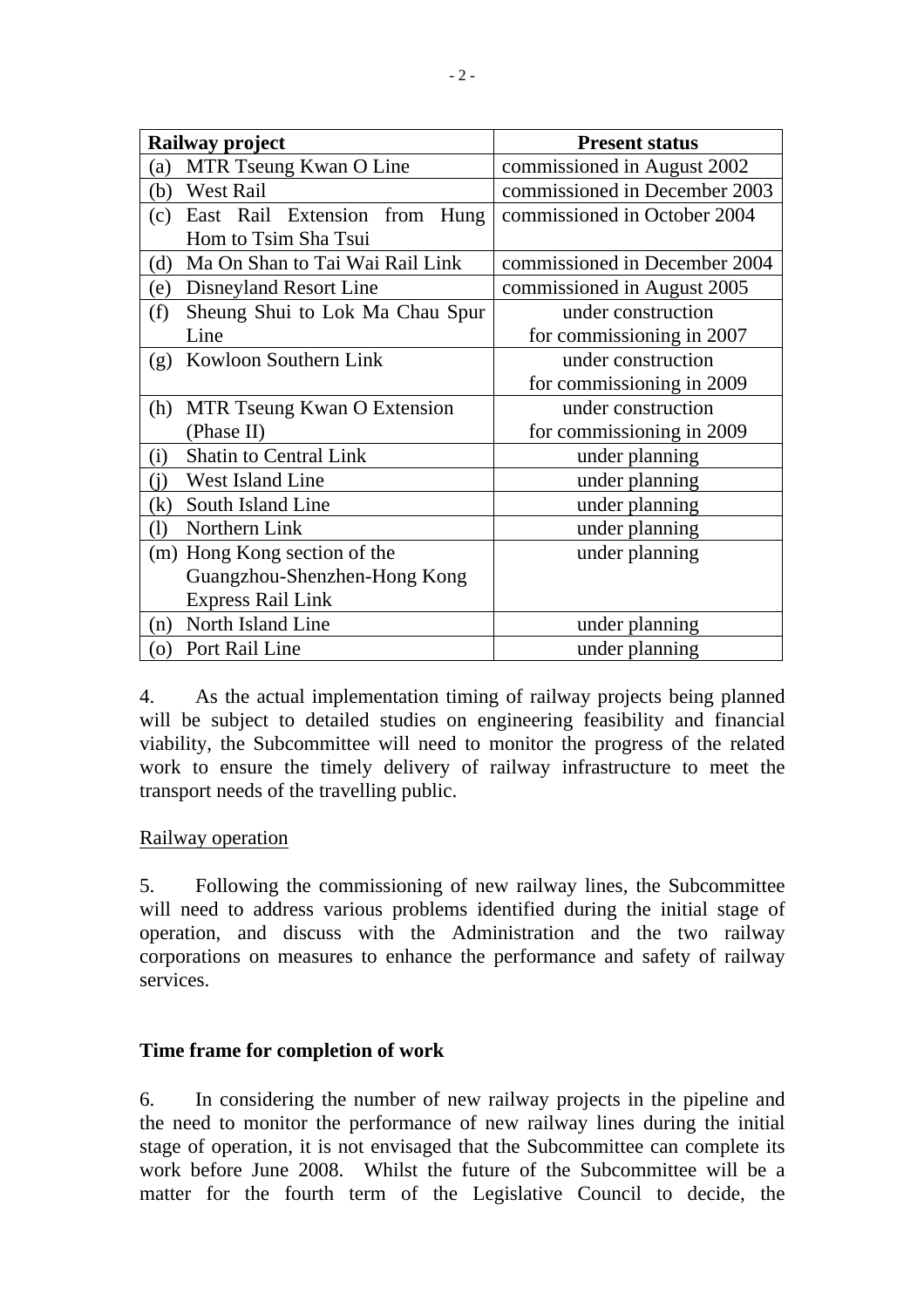Subcommittee agrees that it will continue to meet regularly until June 2008 to follow up the related matters.

7. The Subcommittee will submit a progress report on its work to the Panel at the end of the legislative sessions in 2007 and 2008. The Subcommittee may also submit a report to the Panel when it has completed its work relating to the review of a particular railway incident, or an important aspect of railway planning and operation.

# **Advice sought**

8. Members are invited to note the work plan of the Subcommittee and the time frame for completion of work.

Council Business Division 1 Legislative Council Secretariat 13 April 2007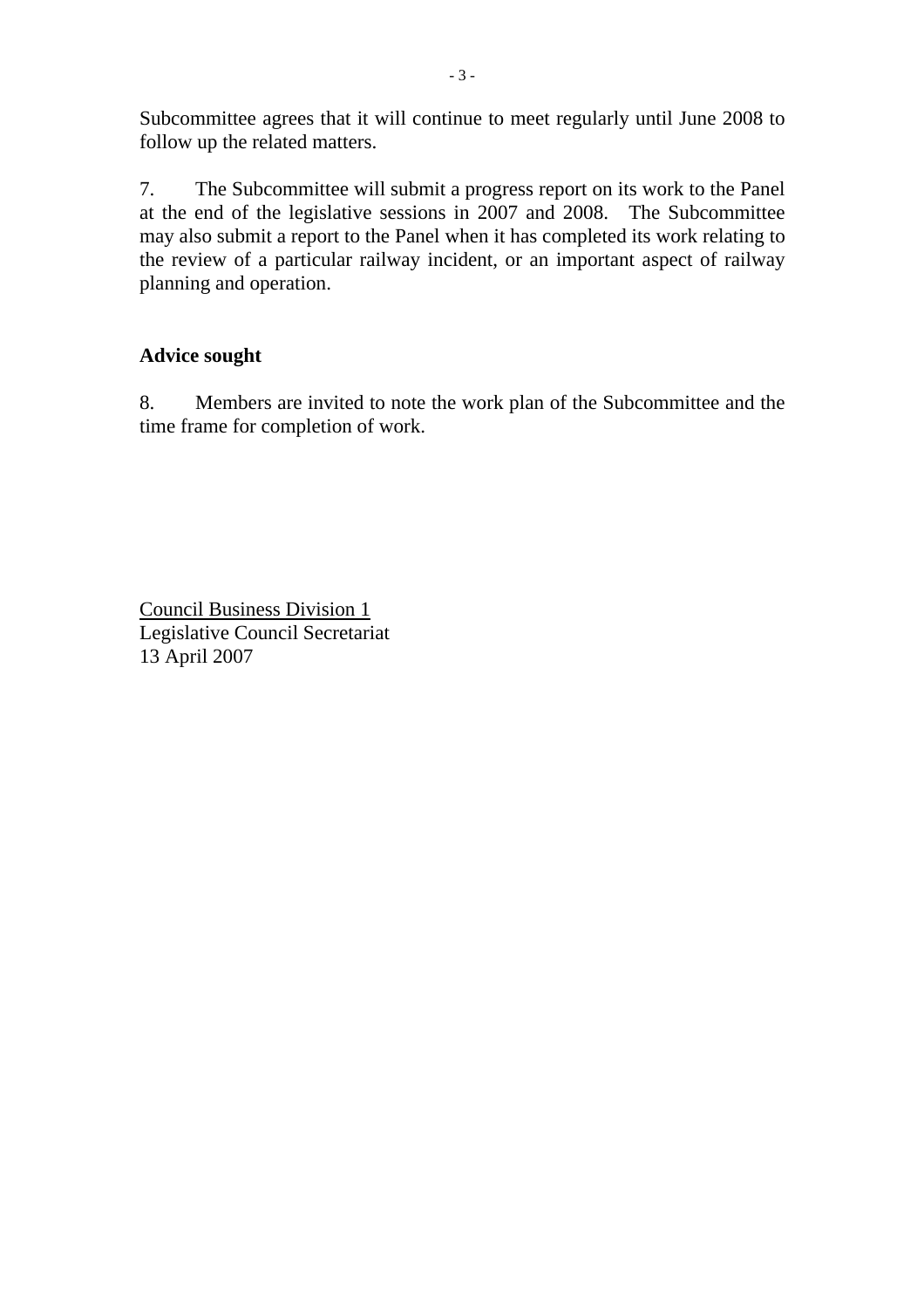## **Annex I**

# **Panel on Transport**

## **Subcommittee on matters relating to railways**

# **Terms of Reference**

To follow up various issues relating to the planning and implementation of new railway projects, and the operation of existing railways as follows:

Planning and implementation of new railway projects

- (a) planning and financing of new railway projects;
- (b) environmental impact assessment of new railway projects;
- (c) resumption of land arising from the implementation of new railway projects under the Railways Ordinance (Cap. 519);
- (d) progress update on the implementation of new railway projects;
- (e) provision of supporting public infrastructure for new railway projects; and
- (f) co-ordination of public transport services arising from the commissioning of new railway lines.

## Railway operation

- (a) performance of existing railway lines including train service performance and safety management;
- (b) maintenance programme; and
- (c) train service disruptions and breakdowns, and arrangements for handling emergency situations.

Matters relating to the two railway corporations in respect of their merger feasibility, corporate governance and fares should be dealt with by the Transport Panel.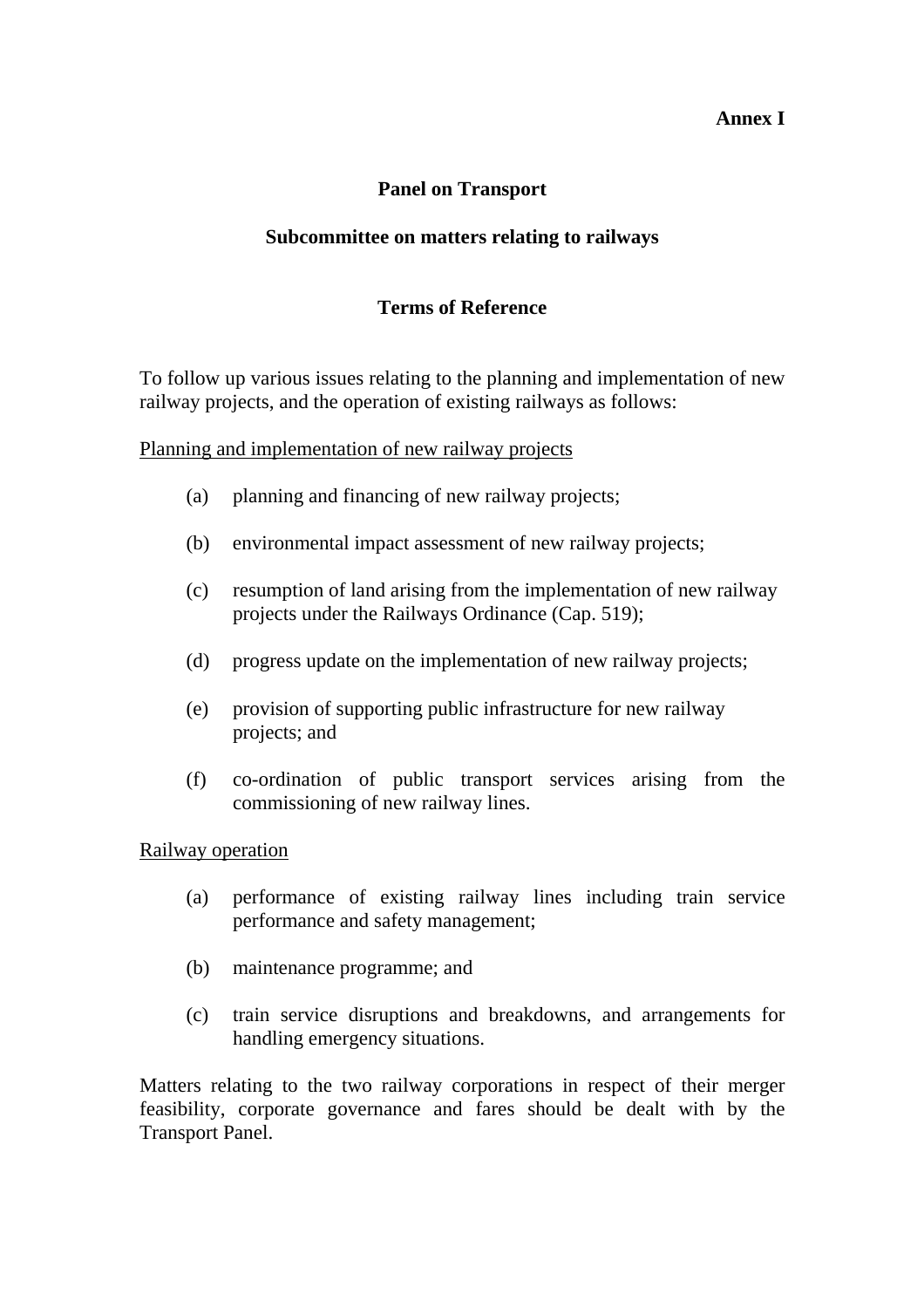# 立法會 *Legislative Council*

Ref : CB2/PS/1/04

## **Panel on Welfare Services**

## **Subcommittee on Review of the Comprehensive Social Security Assistance Scheme**

## **Work plan of the Subcommittee**

## **Purpose**

1. This paper informs the House Committee of the work plan of the Subcommittee on Review of the Comprehensive Social Security Assistance Scheme (the Subcommittee) and the time frame for completion of work. The work plan was endorsed by the Subcommittee on 2 April 2007.

#### **Terms of Reference of the Subcommittee**

2. At its meeting on 17 December 2004, the Subcommittee adopted its Terms of Reference as follows –

"To review the existing arrangements for the Comprehensive Social Security Assistance and the Social Security Allowance Schemes, taking into consideration the views of the public, service users and non-governmental organisations providing welfare services."

The Terms of Reference were endorsed by the Panel on Welfare Services (the Panel) at its meeting on 10 January 2005.

## **Work progress**

3. Since its appointment in December 2004, the Subcommittee has held a total of 17 meetings up to March 2007 to discuss various issues relating to the existing arrangements under the Comprehensive Social Security Assistance (CSSA) Scheme. The major issues studied by the Subcommittee are as follows –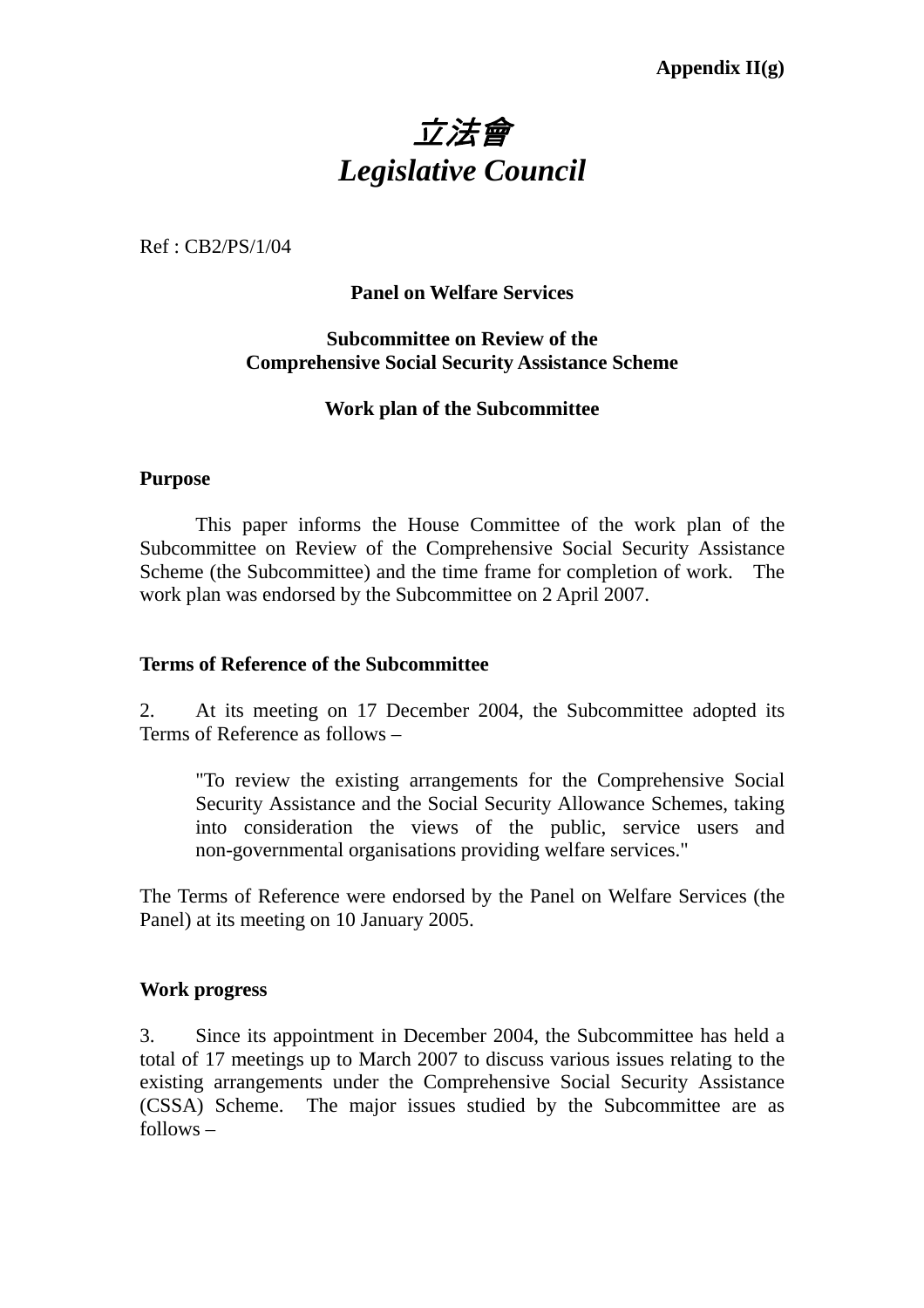- (a) eligibility criteria for CSSA and the difficulties faced by the applicants arising from such requirements;
- (b) adequacy of the standard payment rates in meeting the basic needs of various categories of recipients;
- (c) provision of special grants to meet the specific needs of different categories of CSSA recipients;
- (d) evaluation study of the Intensive Employment Assistance Projects for CSSA and near-CSSA recipients; and
- (e) revised arrangements for single parent CSSA recipients, i.e. the implementation of the New Dawn Project.

The Subcommittee has also received views from deputations on the subject matters.

## **Subcommittee's work plan**

4. The Subcommittee plans to hold further meetings between April 2007 and March 2008 to examine the following key issues –

(a) Provision of special grants

The Subcommittee will examine how far the provision of special grants are able to meet the specific needs of different categories of CSSA recipients, in particular whether grant should be provided for able-bodied CSSA recipients to cover the costs of dental treatment and whether grant for children to cover school related expenses are adequate to cover the miscellaneous and minor one-off expenses such as charges for internet service.

(b) Residence requirement

The Subcommittee will examine in what manner the pre-application one-year-continuous-residence requirement has imposed difficulties on the CSSA applicants, and how the problem can be resolved.

(c) Difficulties faced by the poor elderly in applying for CSSA

The Subcommittee will continue to discuss with the Administration ways to alleviate the difficulties faced by the poor elderly in applying for CSSA. The Subcommittee will look into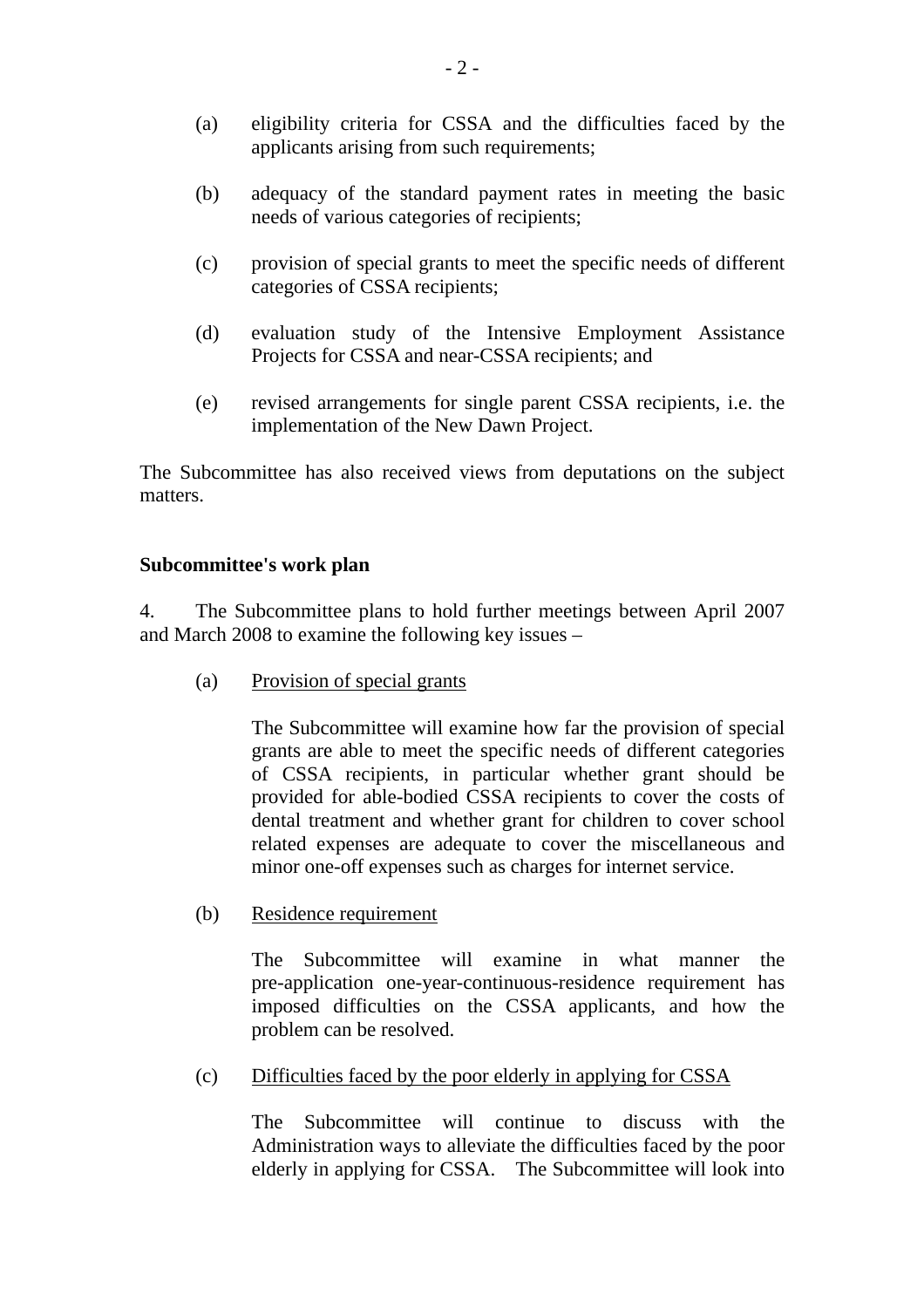the feasibility of extending the Portable CSSA Scheme for elderly persons retiring to provinces in the Mainland other than Guangdong and Fujian, waiving the requirement of non-provision of statement of financial support, and accepting applications from the elderly on an individual basis.

## (d) Calculation of assets of CSSA applicants

The Subcommittee will discuss with the Administration the rationale for including insurance policies in the calculation of assets for applying for CSSA.

 (e) Evaluation study of the Intensive Employment Assistance Project for CSSA and near-CSSA recipients

The Subcommittee has requested the Administration to respond to the 10 main recommendations made in the evaluation study before implementing any recommendations. The Subcommittee will monitor the developments including the implementation plan of the recommendations.

## (f) Arrangements for single parent CSSA recipients

The Subcommittee has requested the Administration to report on the review findings of the implementation of the New Dawn Project. The Subcommittee will study the review outcome and the Administration's proposed way forward.

## (g) Assistance and support for persons leaving the CSSA net

The Subcommittee will examine how far the provision of temporary housing and medical assistance and support for persons leaving the CSSA net would assist the CSSA recipients to move from welfare to self-reliance.

## (h) Review of the CSSA standard payment rates

The Subcommittee has requested the Administration to provide information on the items of goods and services covered by the CSSA standard payment rates. The Subcommittee will continue to study whether the standard payment rates under the CSSA Scheme are adequate to meet the basic needs of different categories of CSSA recipients.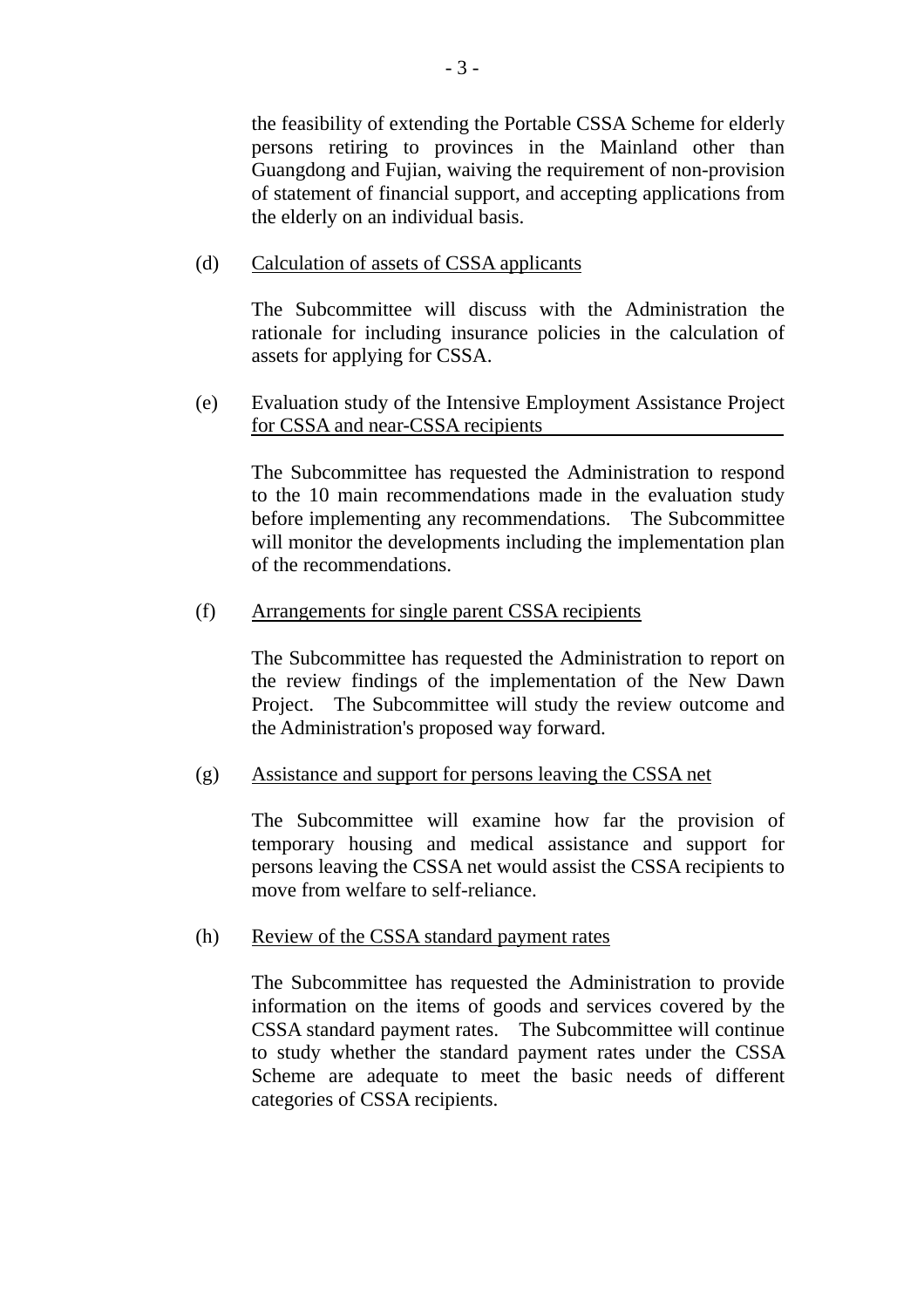# **Time frame for completion of outstanding work**

5. The Subcommittee will hold meetings on a monthly basis until March 2008 and will present a report to the Panel in May 2008.

# **Advice sought**

6. Members are invited to note the Subcommittee's work plan and the time frame for completion of work.

Council Business Division 2 Legislative Council Secretariat 13 April 2007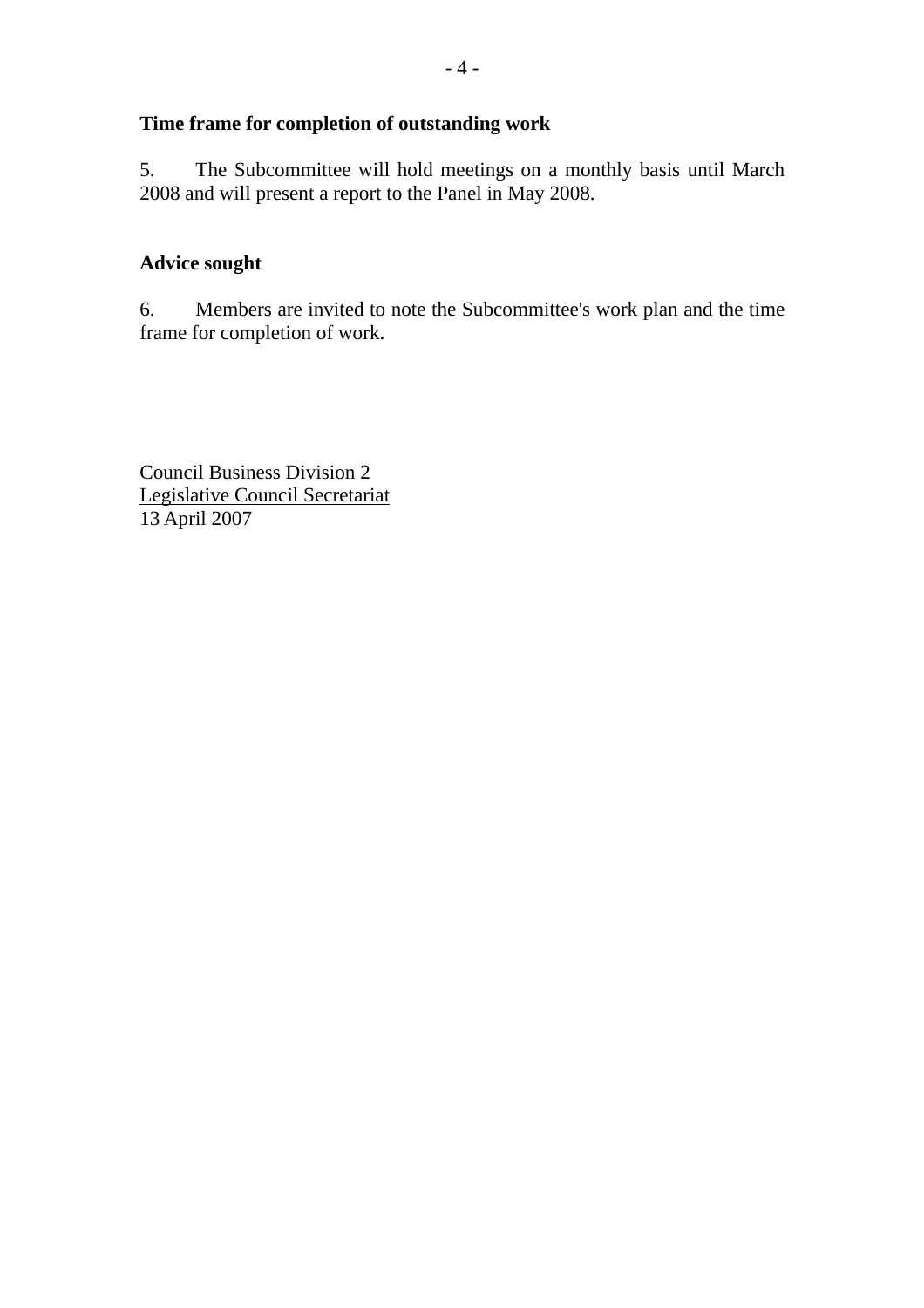

Ref : CB2/PS/2/04

## **Panel on Welfare Services**

## **Subcommittee on Strategy and Measures to Tackle Family Violence**

## **Work plan of the Subcommittee**

## **Purpose**

 This paper informs the House Committee of the work plan of the Subcommittee on Strategy and Measures to Tackle Family Violence (the Subcommittee) and the time frame for completion of work which have been endorsed by the Subcommittee by circulation.

## **Terms of reference of the Subcommittee**

2. The Subcommittee was formed by the Panel on Welfare Services on 8 November 2004 "To examine ways on improving the existing strategy and measures to tackle family violence, taking into consideration the views of non-governmental organisations providing welfare services, other concerned groups and the public".

## **Issues previously discussed by the Subcommittee**

- 3. Issues previously discussed are as follows
	- (a) recommendations of the Review Panel on Family Services in Tin Shui Wai (TSW), the Hong Kong University's study on child and spousal abuse and the Coroner's Court on the TSW incident;
	- (b) district welfare planning mechanism, including the Kwun Tong Concourse and the District Liaison Groups on Domestic Violence;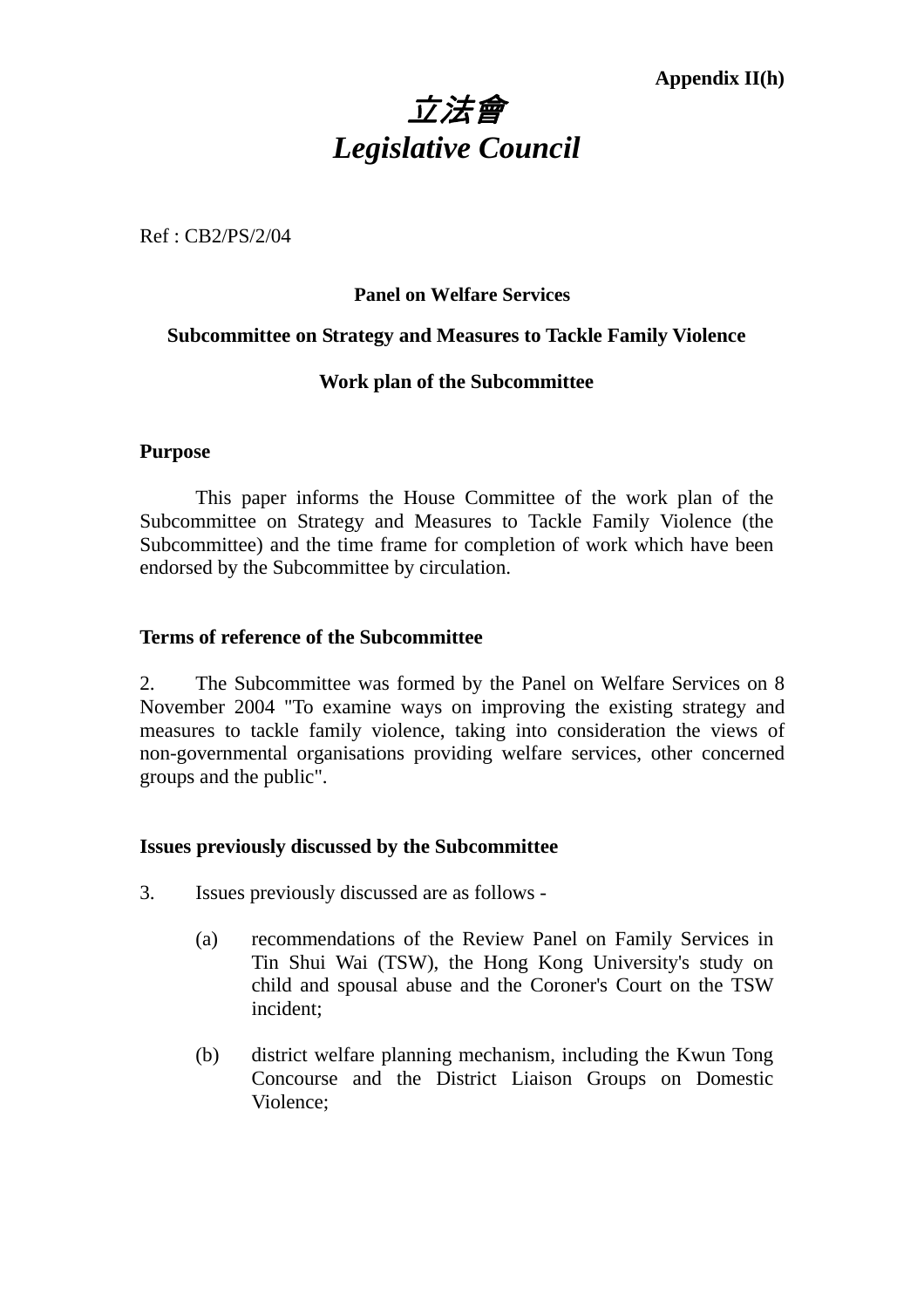- (c) town planning to meet district needs;
- (d) centralised mechanism on family violence;
- (e) improvement measures of the Police on handling family violence;
- (f) proposed amendments to the Domestic Violence Ordinance; and
- (g) housing assistance to victims of family violence.

## **Subcommittee's work plan**

4. The Subcommittee will hold its next meeting on 23 April 2007 and will meet regularly thereafter until May 2008 to complete its work as set out below. The Subcommittee will present a report to the Panel on Welfare Services in June 2008.

## May/June 2007

- Risk assessment tools for spouse battering and child abuse;
- Strategies for prevention of domestic violence;

# October/November 2007

- Review of the improvement measures on handling domestic violence by the Police;
- Prosecution of abusers:

## December 2007/January 2008

- Review of shelter service:
- Review of the central coordinating mechanism on domestic violence;

## February/March 2008

- Streamlining of application for injunction order;
- Establishment of a specialised domestic violence court; and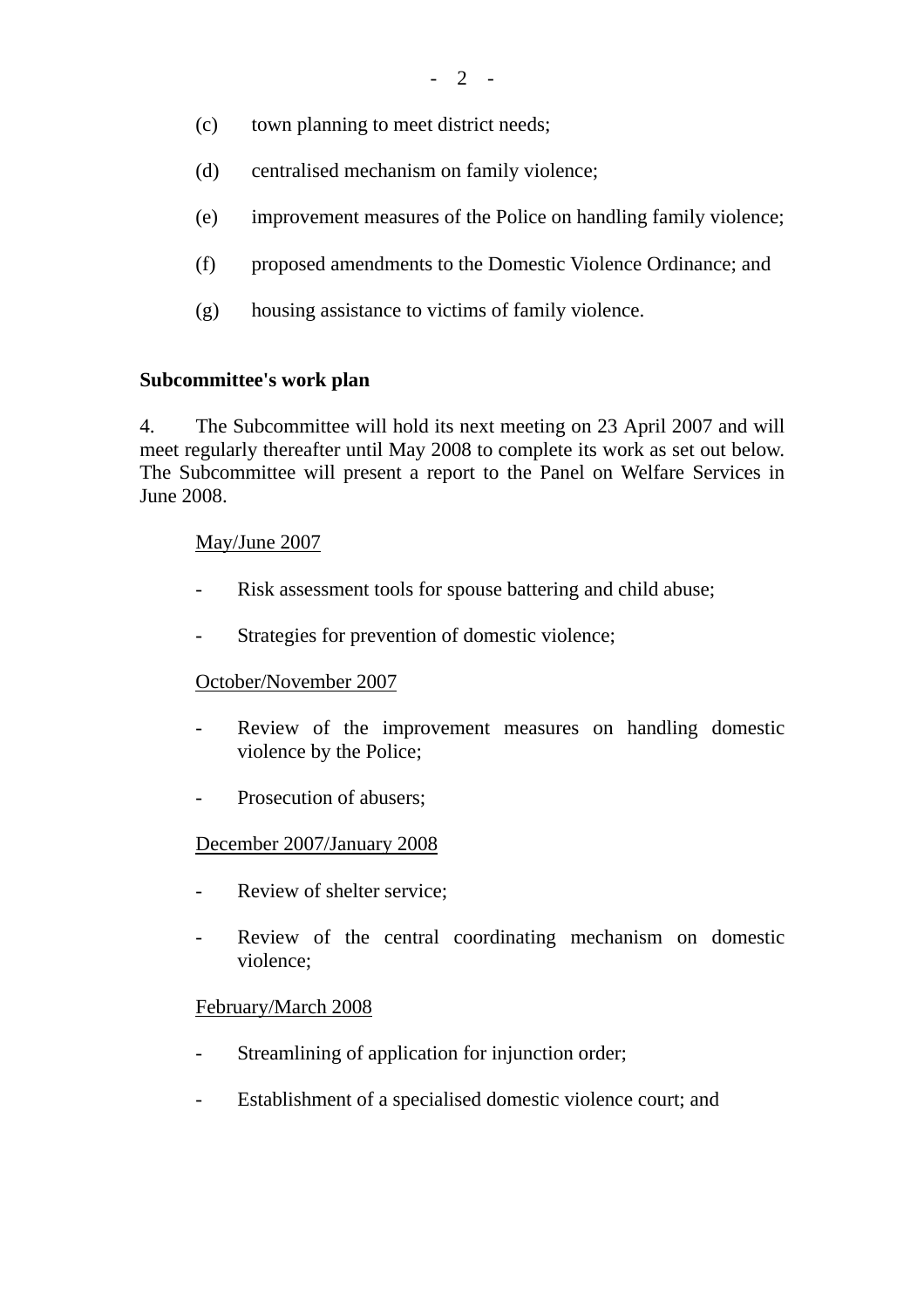## April/May 2008

- Review of the batterer intervention programme.

# **Advice sought**

5. Members are invited to note the work plan and the time frame for completion of work of the Subcommittee.

Council Business Division 2 Legislative Council Secretariat 13 April 2007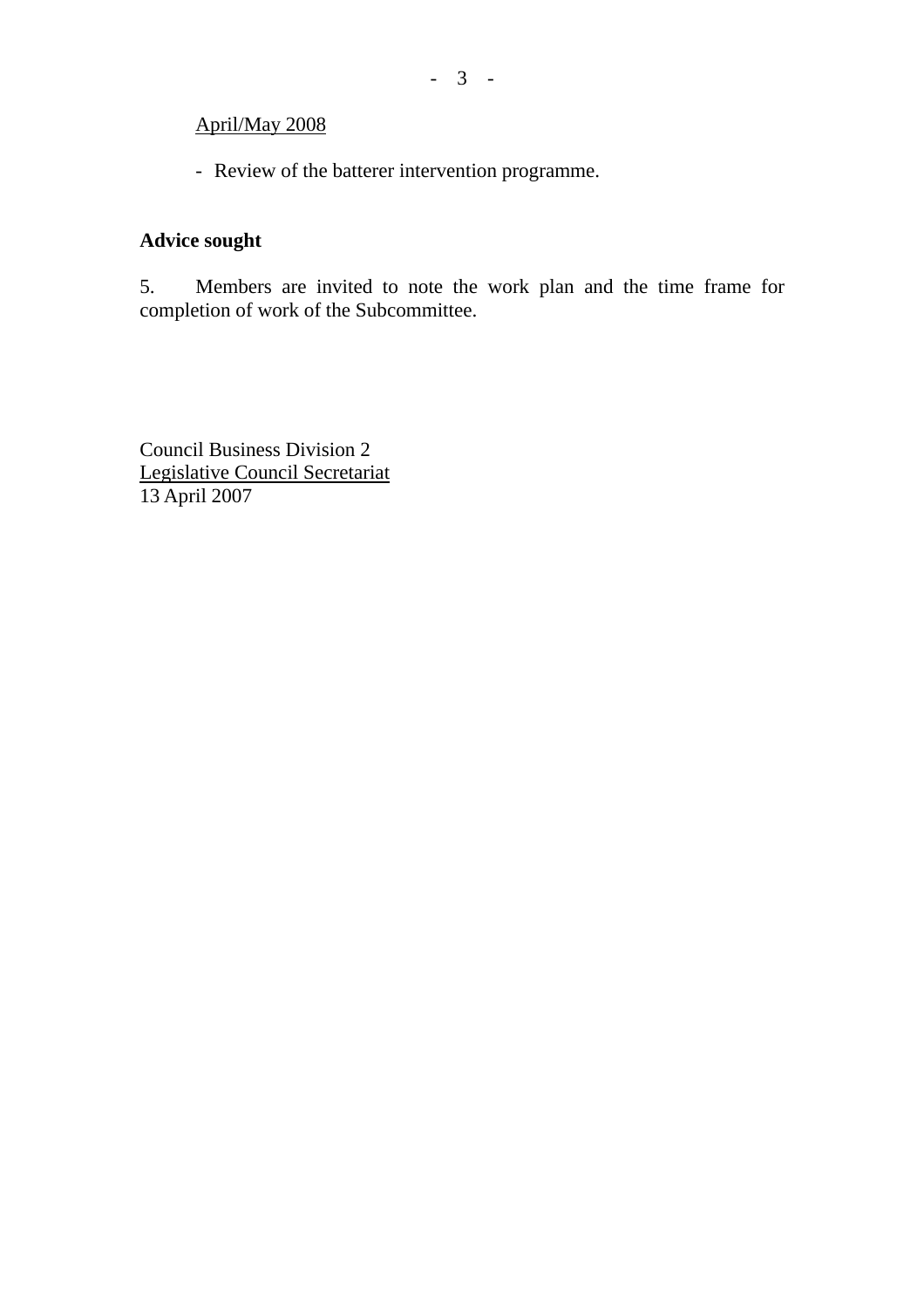# 立法會 *Legislative Council*

Ref : CB2/PS/5/04

# **Panel on Home Affairs**

# **Subcommittee to Follow Up the Outstanding Leisure and Cultural Services Projects of the Former Municipal Councils**

## **Work plan of the Subcommittee**

## **Purpose**

1. This paper informs the House Committee of the work plan of the Subcommittee to Follow Up the Outstanding Leisure and Cultural Services Projects of the Former Municipal Councils (the Subcommittee) and the time frame for completion of work which have been endorsed by the Subcommittee by circulation.

## **The Subcommittee**

2. In his 2005 Policy Address, the Chief Executive announced that the Government had initially identified 25 leisure and cultural services (LCS) projects for priority treatment after having reviewed outstanding projects of the former municipal councils (ex-MCs). When the Panel on Home Affairs discussed the review of these outstanding projects of ex-MCs at its meeting on 21 March 2005, members expressed disappointment at the delay in the implementation schedule of these projects. The Panel decided to set up a subcommittee to monitor the Administration's work with a view to expediting the implementation schedule of the outstanding LCS projects of ex-MCs.

3. The Terms of Reference of the Subcommittee are "To monitor the Government in following up the outstanding leisure and cultural services projects of the former municipal councils and implementing other relevant projects." This Terms of Reference were endorsed by the Panel on Home Affairs at its meeting on 13 May 2005.

4. Since its appointment in May 2005, the Subcommittee has held eight meetings to discuss with the Administration the implementation schedule of the 139 outstanding LCS projects of ex-MCs. The Subcommittee has received views from District Councils at two of these meetings. The Subcommittee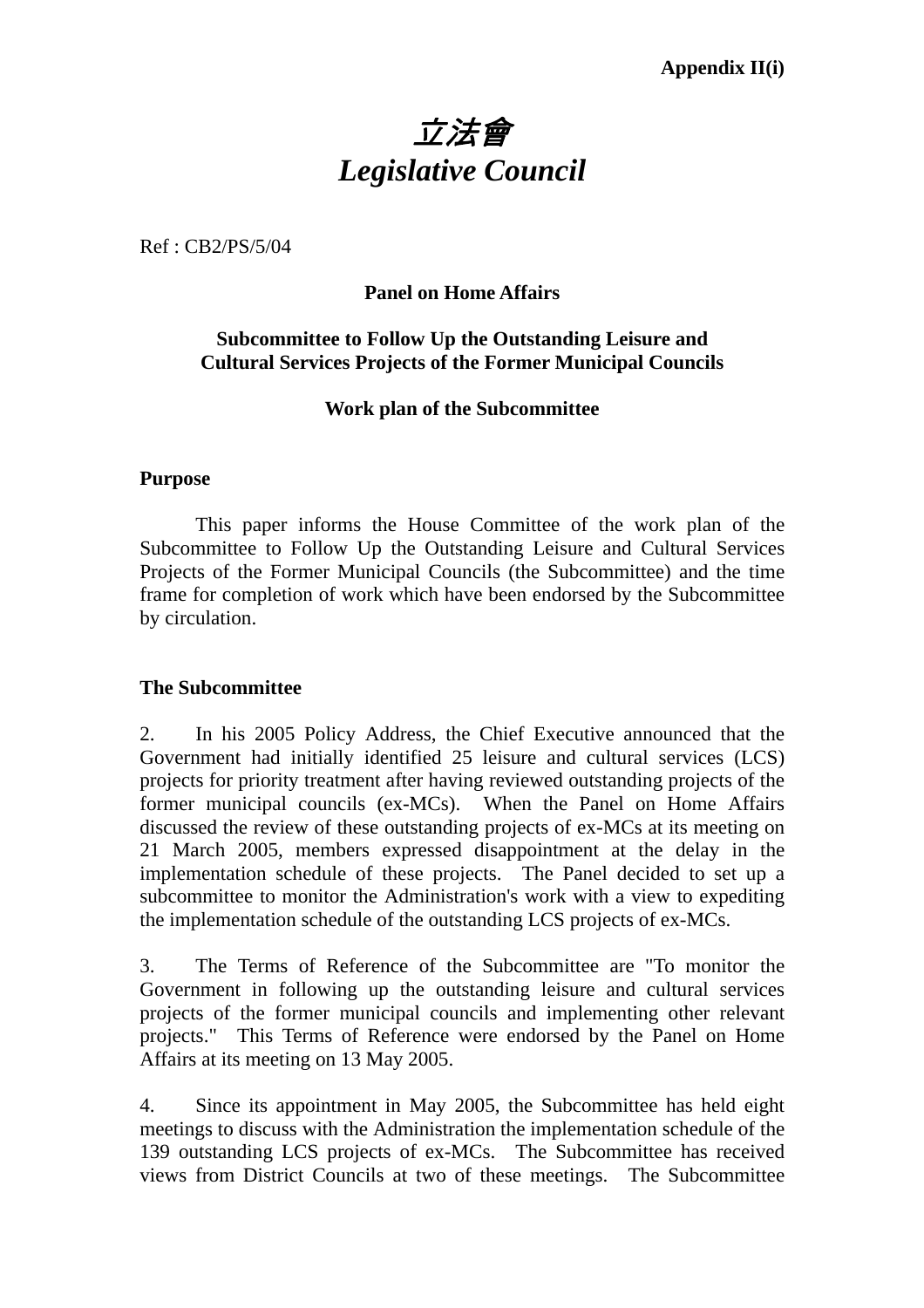has also held a discussion with representatives of professional bodies in the construction sector on possible measures to rationalise the procedures and shorten the lead time for implementing these LCS projects.

# **Subcommittee's work plan**

5. The Subcommittee notes that a steering committee co-chaired by the Permanent Secretary for Home Affairs and the Permanent Secretary for the Environment, Transport and Works (Works) has been established to oversee the implementation of LCS projects, and to explore ways to expedite their implementation. At the Subcommittee's request, the Administration has undertaken to report to the Subcommittee on a regular basis, about once every three months, on the progress made in expediting the implementation of LCS projects (including the ex-MC and new projects).

6. The Subcommittee plans to focus its work on the following major areas in the coming 12 months:

# (a) Measures to expedite the implementation of LCS projects

The Subcommittee will request the Administration to report on the achievements made by the Steering Committee in expediting the implementation of LCS projects. The Subcommittee will also discuss with the Administration measures to expedite the implementation of these projects, including possible relaxation of the plot ratio requirement and enhancement of inter-departmental co-ordination during the implementation process.

# (b) Implementation schedule of the 25 priority projects

The Subcommittee will continue to monitor the implementation progress of the 25 priority projects for which the Administration has agreed to adopt a fast-tracked programme.

# (c) Planning work and implementation schedule of another 21 LCS projects

Among the 139 ex-MC projects, over 30 projects have either been completed, under implementation or with funding earmarked. The Administration has reviewed the 74 outstanding LCS projects which have not been accorded priority and has agreed to proceed with the planning work for 19 of these projects and two new projects, and adopt the fast-tracked programme for these 21 LCS projects. The Subcommittee will monitor closely the planning work for these 21 LCS projects to ensure their timely delivery to meet the needs of the community.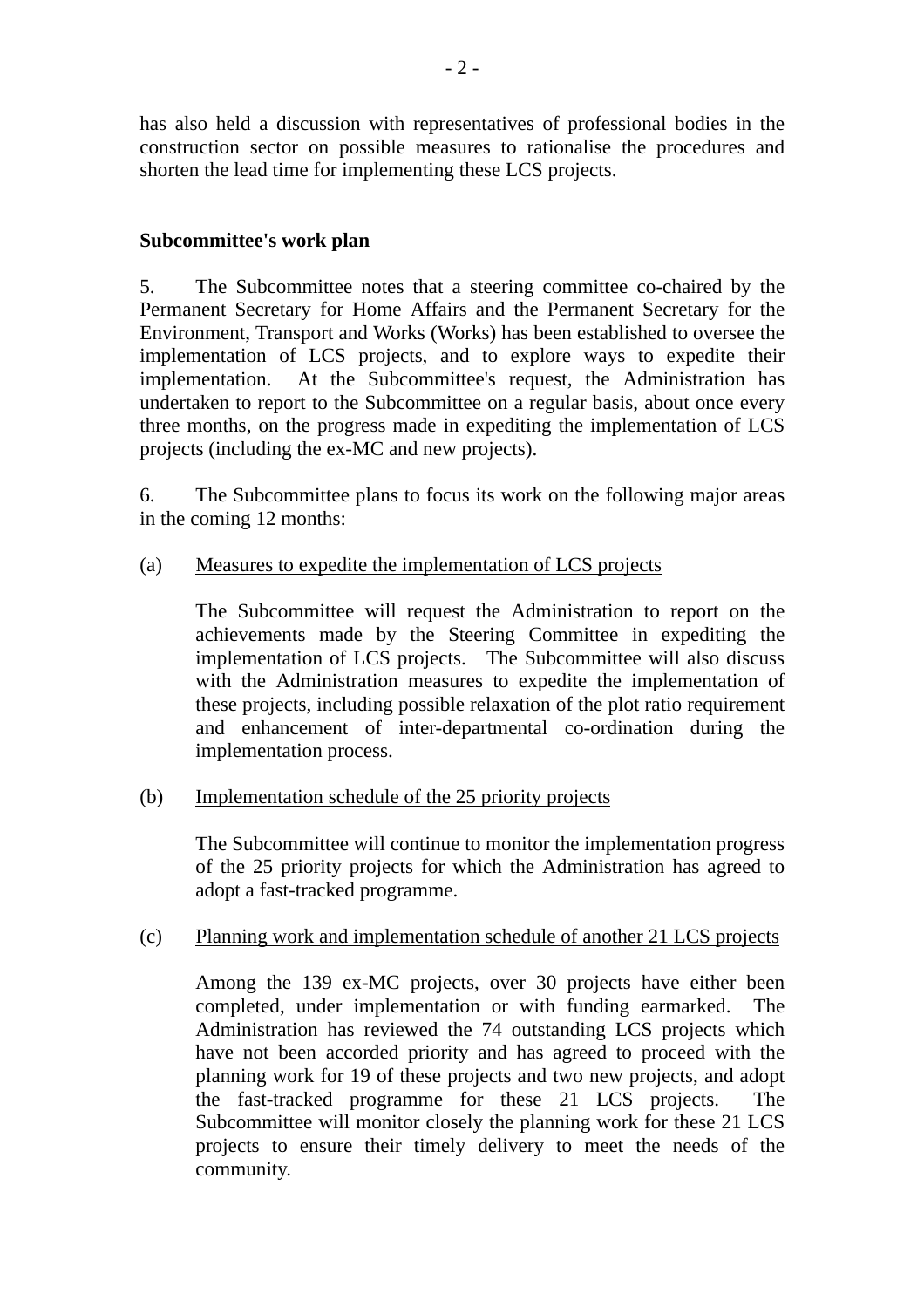## (d) Review on the priorities of the remaining 55 projects

The Administration has undertaken to conduct annual reviews with District Councils to examine the priorities of the remaining 55 projects. The Subcommittee will study the review outcome having regard to the views of District Councils and monitor development.

# (e) Implementation of new LCS projects

The Subcommittee notes that, apart from implementing the outstanding LCS projects of ex-MCs, the Administration will identify new projects to cope with the changing needs of the community. The Subcommittee will oversee the overall position of the implementation of LCS projects to ensure that LCS facilities are adequately provided at district level.

# **Time frame for completion of outstanding work**

7. The Subcommittee will hold its next meeting in early May 2007 and will meet regularly thereafter until April 2008 in order to achieve the above objectives. The Subcommittee will present a report to the Panel on Home Affairs in June 2008.

# **Advice sought**

8. Members are invited to note the work plan and the time frame for completion of work of the Subcommittee.

Council Business Division 2 Legislative Council Secretariat 13 April 2007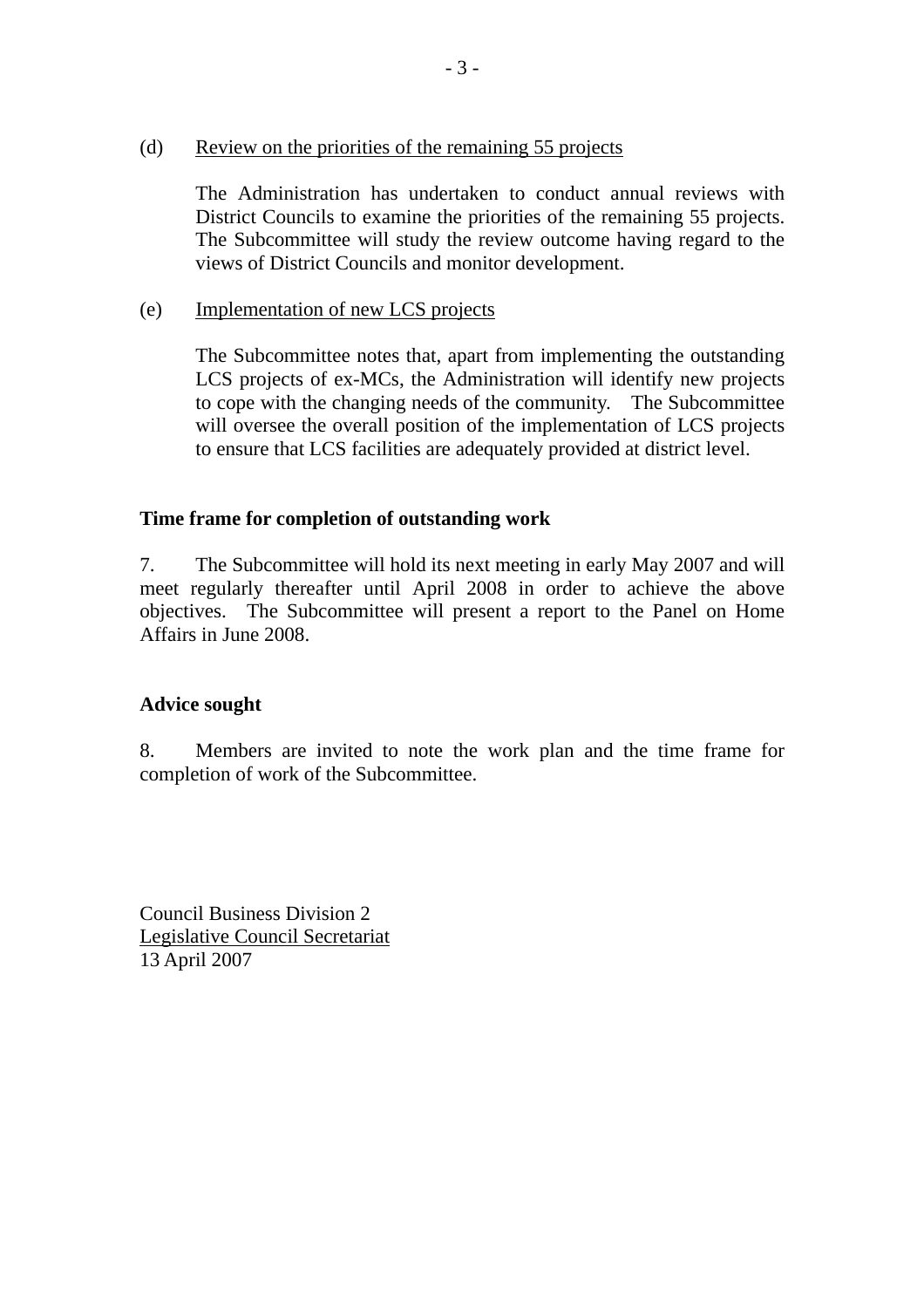# 立法會 *Legislative Council*

Ref : CB1/PS/1/05

# **Panel on Planning, Lands and Works**

# **Subcommittee to Review the Planning for the Central Waterfront (including the Tamar Site)**

# **Work plan of the Subcommittee**

## **Purpose**

 This paper informs the House Committee of the work plan of the Subcommittee to Review the Planning for the Central Waterfront (including the Tamar Site) (the Subcommittee) and the time frame for completion of work. The work plan was endorsed by the Subcommittee on 16 April 2007.

## **Terms of reference of the Subcommittee**

2. The Subcommittee was formed in January 2006 pursuant to a relevant motion<sup>1</sup> passed by the Panel on Planning, Lands and Works (the Panel) on 17 December 2005. The terms of reference of the Subcommittee are "To review the planning for the Central waterfront (including the Tamar site)".

## **Work progress of the Subcommittee**

3. During the first few months after its formation in January 2006, the Subcommittee had focused its deliberations on issues directly related to the Tamar development project. The Subcommittee submitted a written report to the Panel in late April 2006 to facilitate the latter's deliberation on the funding proposal for the Tamar development project.

 $\overline{a}$ 1 The terms of the motion are "That, in view of the importance of the Central waterfront to the future of Hong Kong, and the Government's undertaking to develop Hong Kong into a world class city and provide a vibrant and beautiful Central waterfront for the enjoyment of the community, this Panel urges the Government to comply with the recommendations made by the Town Planning Board on 5 August 2005 and the motion passed by this Panel on 25 October 2005 by reviewing afresh the current Tamar development project and the planned land uses for the Central waterfront, and consulting the public before taking forward any further project and planning work, and also suspending the tender procedure relating to the development of the Tamar site pending the review and public consultation; and that this Panel shall establish a subcommittee to review the planning for the Central waterfront (including the development of the Tamar site)."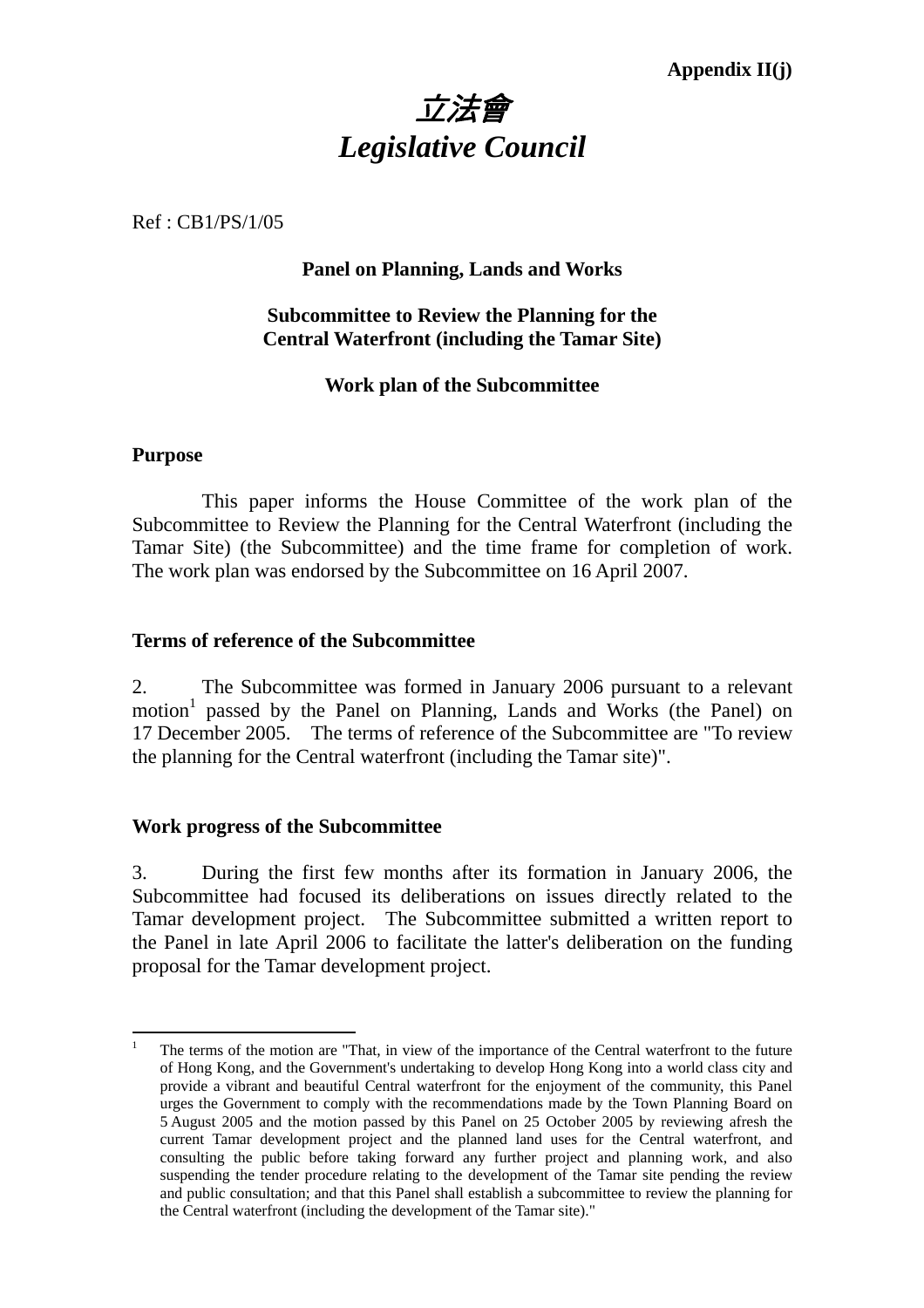4. Subsequent to the approval of the Tamar development project by the Finance Committee on 23 June 2006, the Subcommittee held two meetings in October 2006 and March 2007 to discuss with the Administration the following subject matters --

- (a) the Central Reclamation Urban Design Study<sup>2</sup>; and
- (b) Planning for the Comprehensive Development Area adjoining Central Piers No. 4 to No. 6 and the commercial site to the north of Two International Finance Centre.

# **The Subcommittee's work plan**

 $\overline{a}$ 

5. The Subcommittee plans to focus its work on the following major areas in the coming 12 months --

# The Central Reclamation Urban Design Study

According to the Administration, the study is scheduled to commence in the second quarter of 2007 for completion in end 2007/early 2008. The Subcommittee will receive briefings by the Administration on the progress of the study, and where appropriate, will meet with interested groups and individuals to listen to their views.

Planning issues related to the Tamar development project

The tender process of the project is underway. On the premise of not affecting the integrity and fairness of the tender process, the Subcommittee will discuss with the Administration planning issues related to the Tamar development project.

6. The Subcommittee will probably hold its next meeting within the second quarter of 2007 and will schedule the subsequent meetings having regard to the relevant developments. The Subcommittee aims at completing its work in April 2008 with the presentation of a report to the Panel.

<sup>2</sup> According to the Administration, the Central Reclamation Urban Design Study is proposed in response to the request of the Town Planning Board in August 2005. Details on the background to the study, the study objectives, study area, main tasks, major deliverables and the study programme are set out in the paper LC Paper No. CB(1)2219/05-06(01) issued to Subcommittee members on 18 September 2006.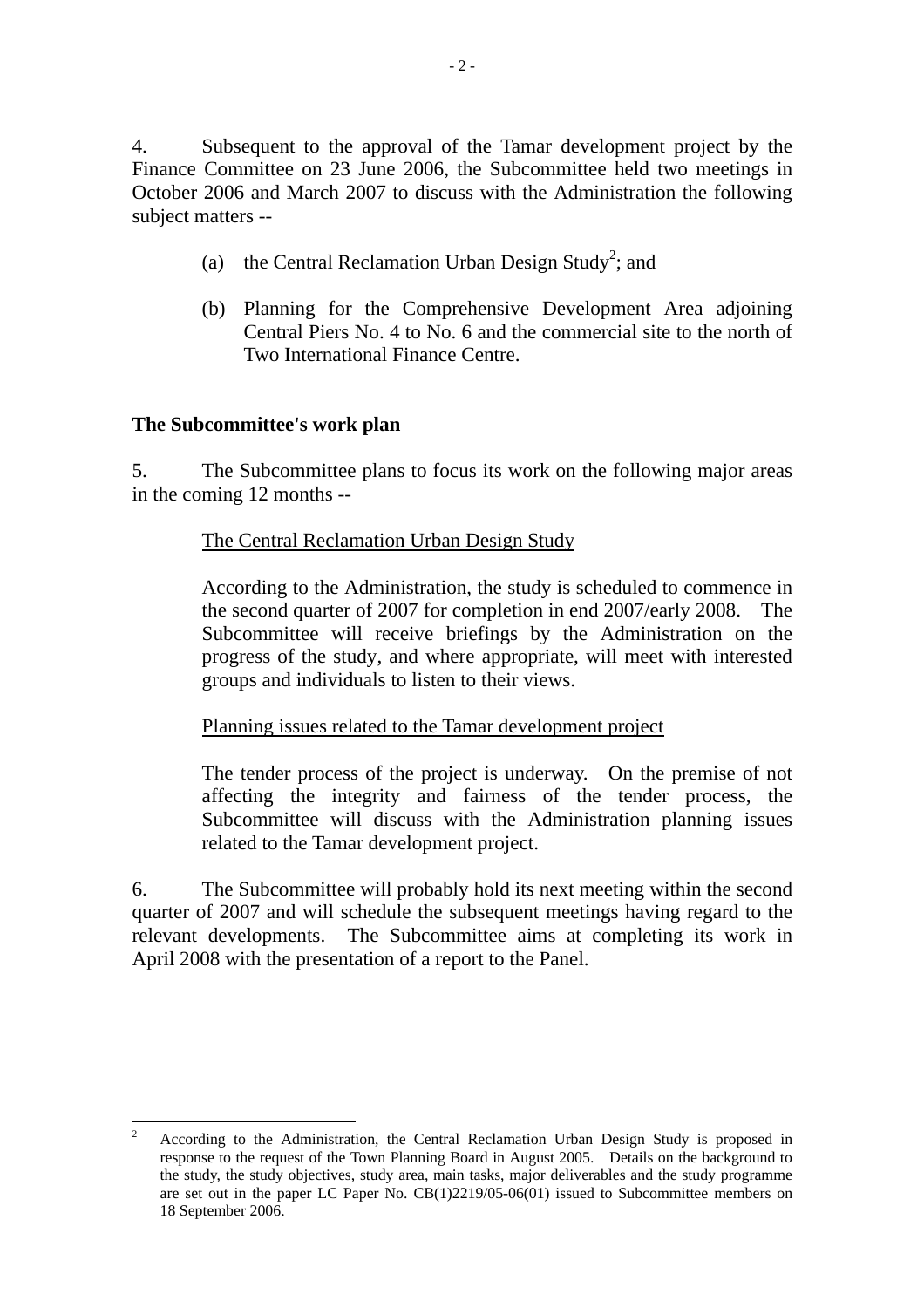# **Advice sought**

7. Members are invited to note the Subcommittee's work plan and the time frame for completion of work.

Council Business Division 1 Legislative Council Secretariat 17 April 2007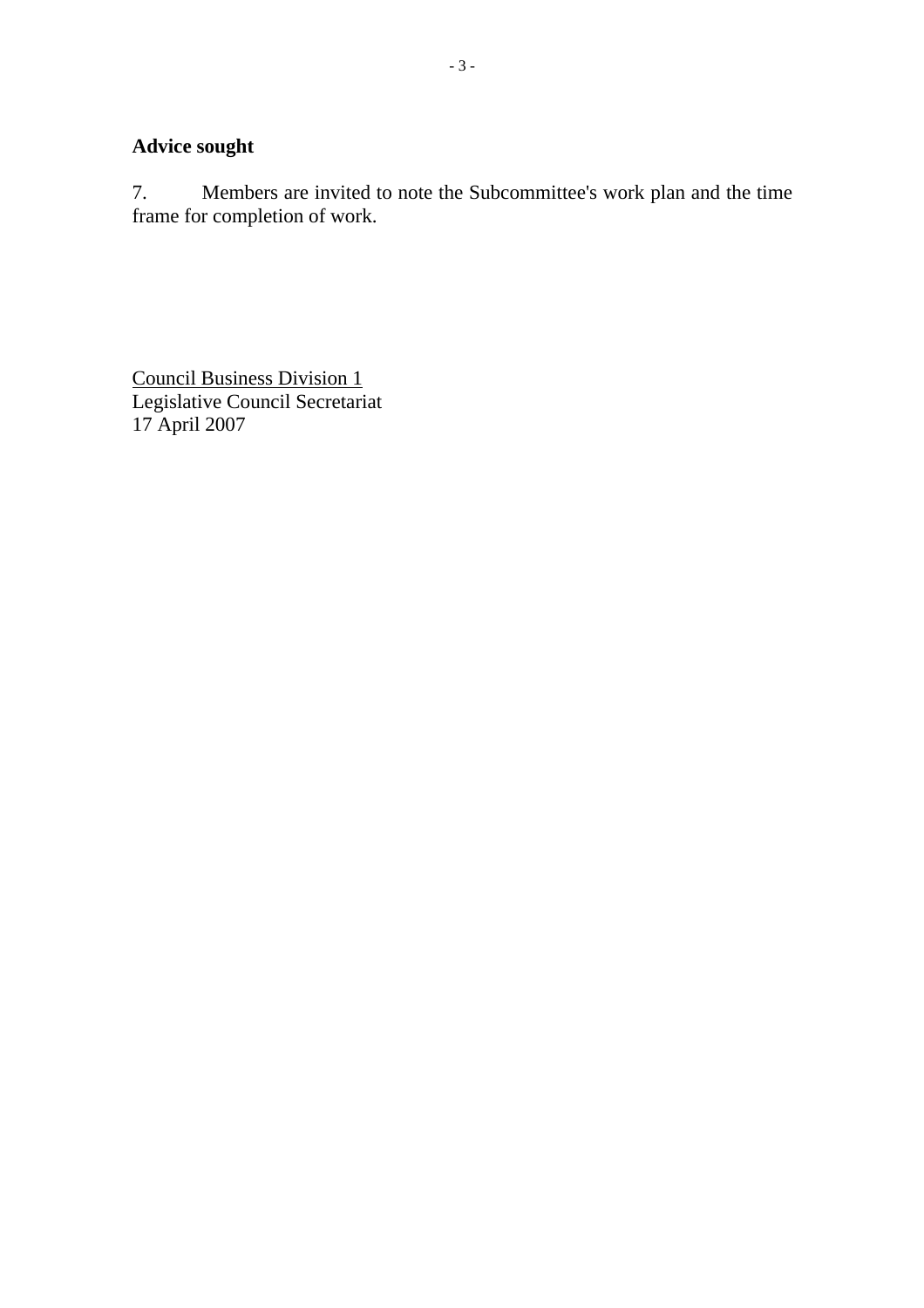

Ref : CB2/PS/1/06

# **Panel on Home Affairs**

## **Subcommittee on Human Rights Protection Mechanisms**

## **Work plan of the Subcommittee**

#### **Purpose**

This paper informs the House Committee of the work plan of the Subcommittee on Human Rights Protection Mechanisms (the Subcommittee) and the time frame for completion of work which have been endorsed by the Subcommittee by circulation.

## **The Subcommittee**

2. When the Panel on Home Affairs examined the existing human rights protection mechanisms in Hong Kong at its meeting on 9 February 2007, some members were of the view that the existing mechanisms were far from satisfactory. They expressed disappointment at the Administration's repeated refusal of setting up a human rights commission in Hong Kong for the promotion and protection of human rights, despite the recommendations made by the United Nations Human Rights Committee and the United Nations Committee on Economic, Social and Cultural Rights respectively. The Panel decided to set up a subcommittee with the following terms of reference -

- (a) to monitor and examine the operation and effectiveness of existing institutional framework for promotion and protection of human rights in Hong Kong;
- (b) to examine possible means for enhancement of the effectiveness of the institutional framework of human rights promotion and protection in Hong Kong, including the setting up of a statutory Hong Kong Human Rights Commission; and
- (c) to monitor and examine the implementation of the Concluding Observations or Concluding Comments in respect of Hong Kong issued by United Nations human rights treaty bodies.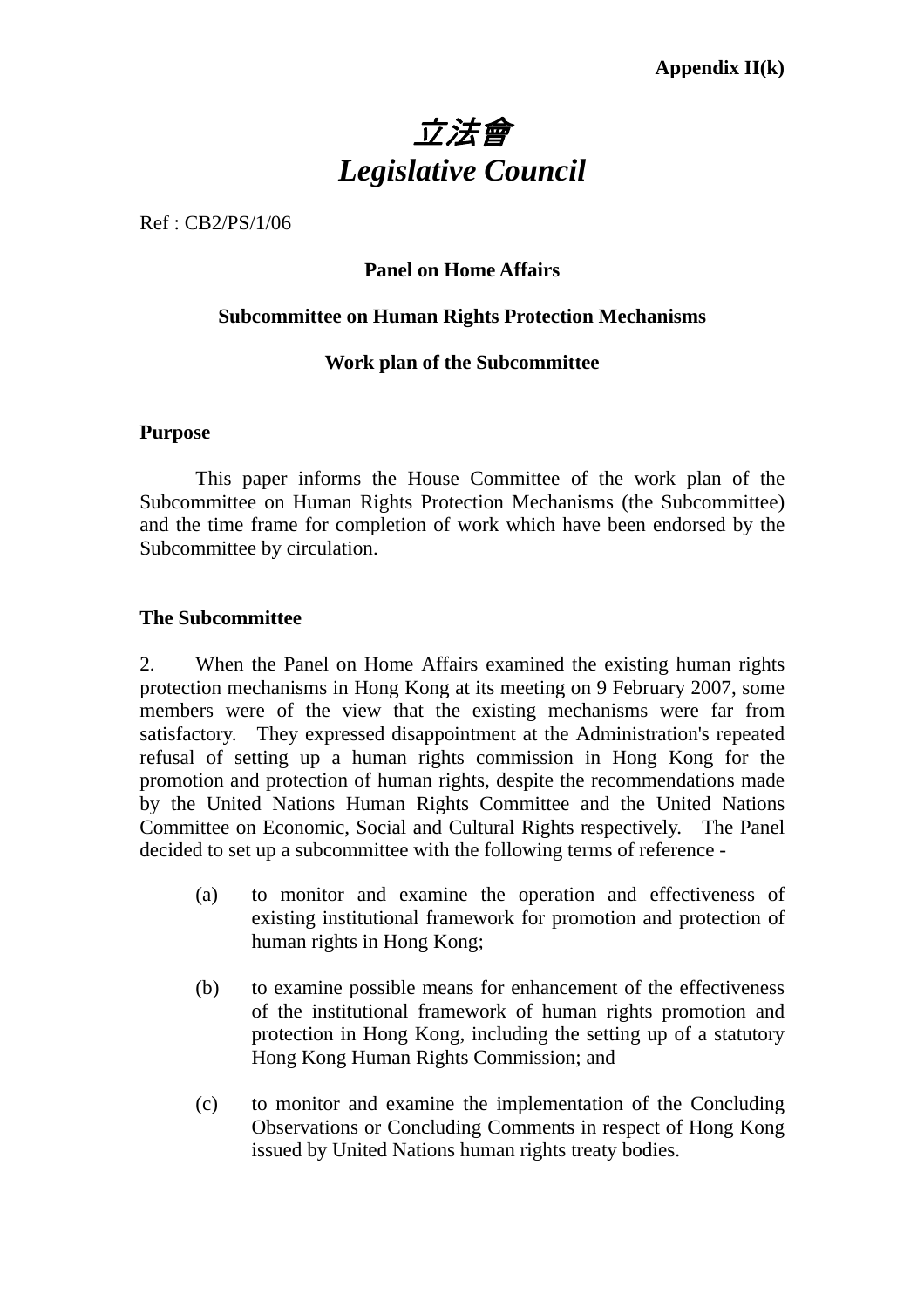## **Subcommittee's work plan**

3. The Subcommittee held its first meeting on 23 March 2007 to draw up a work plan.

4. The Subcommittee plans to focus its work on the following major areas in the coming 12 months:

## (a) Existing human rights mechanisms in Hong Kong

The Subcommittee notes that a large majority of academics who have responded to the enquiries of the Research and Library Services Division of the Legislative Council Secretariat consider that the existing statutory bodies and institutions for the protection of human rights in Hong Kong are not in compliance with the Paris Principles. The Subcommittee will hold discussions with these academics and representatives of the Hong Kong Human Rights Monitor on their views in respect of the existing human rights mechanisms in Hong Kong. The Subcommittee will also discuss the Administration's responses to these views.

(b) Setting up of a human rights commission

The Subcommittee will pursue the issue of setting up a human rights commission for the protection and promotion of human rights and other means of enhancing the effectiveness of the existing human rights mechanisms in Hong Kong.

(c) Implementation of the recommendations made in the Concluding Observations or Concluding Comments issued by the relevant human rights treaty monitoring bodies

The Subcommittee will monitor the Administration's progress in implementing the recommendations made in the Concluding Observations or Concluding Comments issued by the respective treaty monitoring bodies of the following international human rights treaties -

- (i) International Covenant on Economic, Social and Cultural Rights;
- (ii) International Covenant on Civil and Political Rights;
- (iii) International Convention on the Elimination of All Forms of Racial Discrimination;
- (iv) Convention on the Elimination of All Forms of Discrimination against Women;